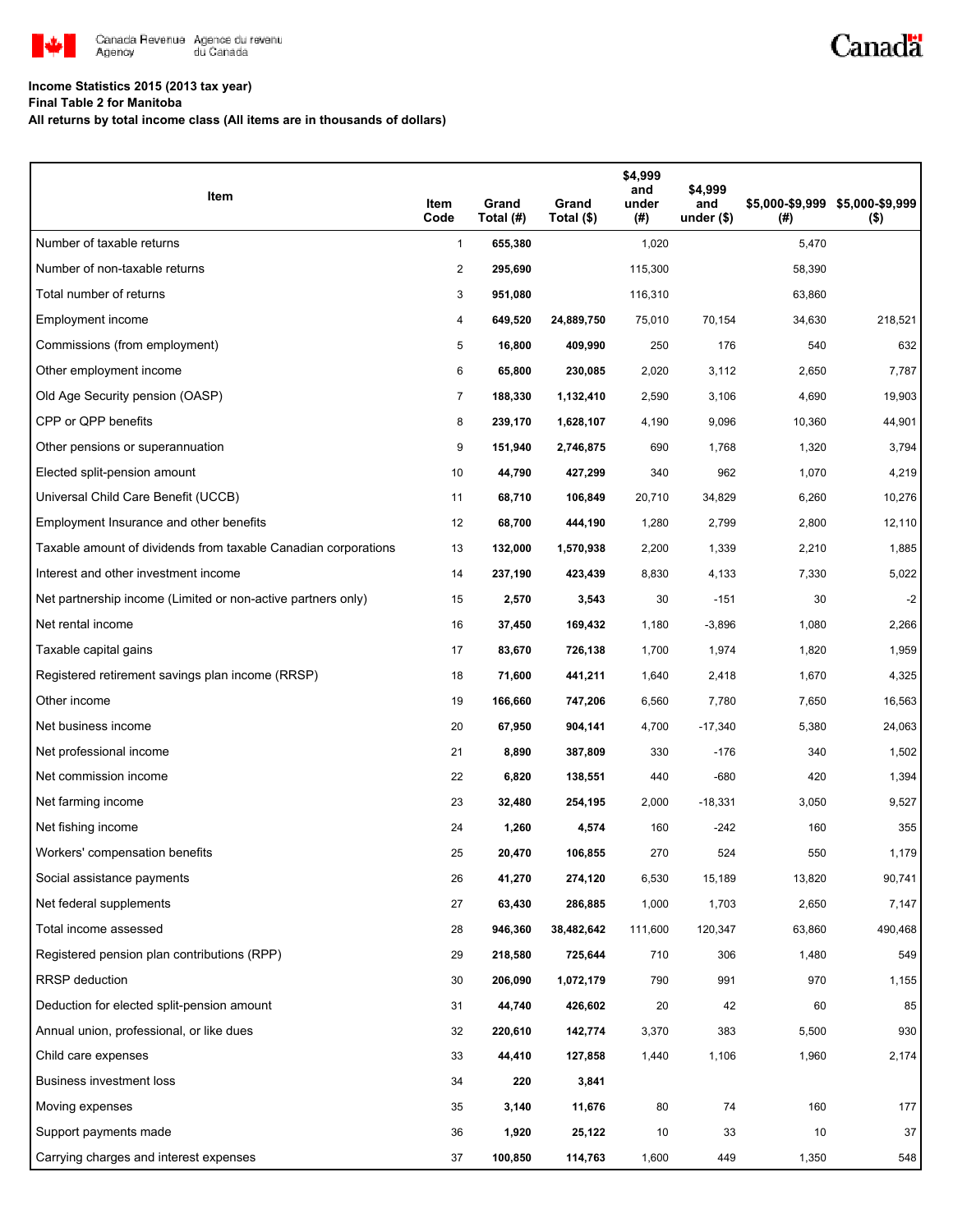

### **Income Statistics 2015 (2013 tax year)**

**Final Table 2 for Manitoba**

**All returns by total income class (All items are in thousands of dollars)**

| Item                                                                                           | Item<br>Code | Grand<br>Total (#) | Grand<br>Total (\$) | \$4,999<br>and<br>under<br>(# ) | \$4,999<br>and<br>under $($)$ | $^{(\#)}$ | \$5,000-\$9,999 \$5,000-\$9,999<br>$($ \$) |
|------------------------------------------------------------------------------------------------|--------------|--------------------|---------------------|---------------------------------|-------------------------------|-----------|--------------------------------------------|
| Deductions for CPP/QPP contributions on self-employment and<br>other earnings                  | 38           | 56,020             | 46,897              | 710                             | 36                            | 4,900     | 781                                        |
| Deductions for provincial parental insurance plan (PPIP) premiums<br>on self-employment income | 39           |                    |                     |                                 |                               |           |                                            |
| Exploration and development expenses                                                           | 40           | 1,750              | 13,144              |                                 |                               |           |                                            |
| Other employment expenses                                                                      | 41           | 32,620             | 141,235             | 140                             | 260                           | 250       | 478                                        |
| Clergy residence deduction                                                                     | 42           | 1,690              | 20,383              |                                 |                               |           |                                            |
| Other deductions                                                                               | 43           | 19,410             | 54,152              | 640                             | 525                           | 690       | 567                                        |
| Total deductions before adjustments                                                            | 44           | 530,990            | 2,926,893           | 8,880                           | 4,386                         | 14,440    | 7,638                                      |
| Social benefits repayment                                                                      | 45           | 13,250             | 39,903              |                                 |                               |           |                                            |
| Net income after adjustments                                                                   | 46           | 943,270            | 35,552,270          | 108,680                         | 149,429                       | 63,780    | 483,101                                    |
| Canadian Forces personnel and police deduction                                                 | 47           | 340                | 8,035               |                                 |                               |           |                                            |
| Security options deductions                                                                    | 48           | 770                | 17,283              |                                 |                               |           |                                            |
| Other payments deductions                                                                      | 49           | 119,980            | 667,656             | 7,740                           | 17,415                        | 16,820    | 99,066                                     |
| Non-capital losses of other years                                                              | 50           | 890                | 9,204               | 20                              | 50                            |           |                                            |
| Net capital losses of other years                                                              | 51           | 18,060             | 35,253              | 70                              | 37                            | 80        | 109                                        |
| Capital gains deduction                                                                        | 52           | 4,330              | 338,935             | 10                              | 108                           | 10        | 23                                         |
| Northern residents deductions                                                                  | 53           | 15,600             | 47,006              | 150                             | 76                            | 170       | 224                                        |
| Additional deductions                                                                          | 54           | 4,820              | 15,650              | 60                              | 209                           | 110       | 228                                        |
| Farming/fishing losses of prior years                                                          | 55           | 1,040              | 10,823              | 30                              | 184                           | 20        | 218                                        |
| Total deductions from net income                                                               | 56           | 160,960            | 1,149,874           | 8,010                           | 18,079                        | 17,120    | 99,908                                     |
| Taxable income assessed                                                                        | 57           | 926,440            | 34,405,832          | 105,120                         | 132,609                       | 55,900    | 383,546                                    |
| Basic personal amount                                                                          | 58           | 951,060            | 10,457,361          | 116,310                         | 1,258,421                     | 63,860    | 699,023                                    |
| Age amount                                                                                     | 59           | 180,800            | 1,119,822           | 2,880                           | 19,066                        | 4,780     | 32,539                                     |
| Spouse or common-law partner amount                                                            | 60           | 71,790             | 534,114             | 8,090                           | 80,327                        | 3,200     | 24,080                                     |
| Amount for eligible dependant                                                                  | 61           | 40,610             | 430,519             | 8,830                           | 96,341                        | 3,020     | 32,424                                     |
| Amount for children 17 and under                                                               | 62           | 143,400            | 614,148             | 15,610                          | 75,468                        | 5,450     | 23,622                                     |
| Amount for infirm dependants age 18 or older                                                   | 63           | 860                | 4,554               | 10                              | 55                            | 10        | 81                                         |
| CPP or QPP contributions through employment                                                    | 64           | 545,390            | 828,227             | 10,520                          | 5,617                         | 25,910    | 4,793                                      |
| CPP or QPP contributions on self-employment and other earnings                                 | 65           | 56,020             | 46,897              | 710                             | 36                            | 4,900     | 781                                        |
| Employment Insurance premiums                                                                  | 66           | 554,100            | 328,474             | 24,880                          | 5,739                         | 30,860    | 4,164                                      |
| PPIP premiums paid                                                                             | 67           |                    |                     |                                 |                               |           |                                            |
| PPIP premiums payable on employment income                                                     | 68           |                    |                     |                                 |                               |           |                                            |
| PPIP premiums payable on self-employment income                                                | 69           |                    |                     |                                 |                               |           |                                            |
| Volunteer firefighters' amount                                                                 | 70           | 1,440              | 4,317               | 20                              | 48                            | 20        | 69                                         |
| Canada employment amount                                                                       | 71           | 618,380            | 671,862             | 30,300                          | 28,483                        | 35,110    | 38,155                                     |
| Public transit amount                                                                          | 72           | 46,790             | 27,137              | 2,850                           | 1,183                         | 3,250     | 1,381                                      |
| Children's fitness amount                                                                      | 73           | 55,540             | 29,151              | 860                             | 390                           | 640       | 247                                        |
| Children's arts amount                                                                         | 74           | 20,820             | 10,274              | 320                             | 133                           | 210       | 86                                         |

Canadä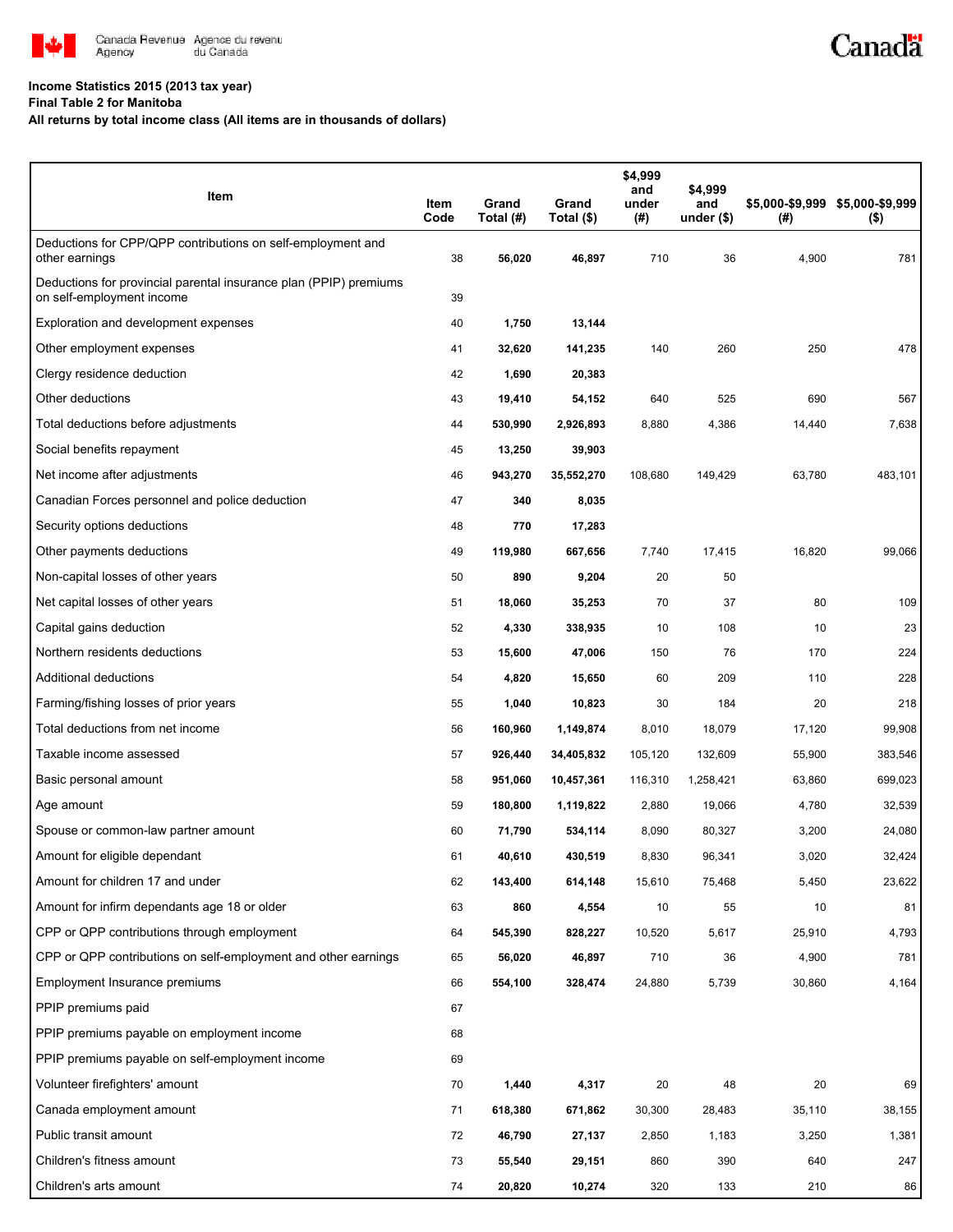

# Canadä

#### **Income Statistics 2015 (2013 tax year)**

**Final Table 2 for Manitoba**

**All returns by total income class (All items are in thousands of dollars)**

|                                                                   |              |                    |                     | \$4,999<br>and | \$4,999            |        |                                            |
|-------------------------------------------------------------------|--------------|--------------------|---------------------|----------------|--------------------|--------|--------------------------------------------|
| Item                                                              | Item<br>Code | Grand<br>Total (#) | Grand<br>Total (\$) | under<br>(#)   | and<br>under $($)$ | (#)    | \$5,000-\$9,999 \$5,000-\$9,999<br>$($ \$) |
| Home buyers' amount                                               | 75           | 8,150              | 37,812              | 80             | 365                | 50     | 203                                        |
| Pension income amount                                             | 76           | 175,530            | 334,136             | 960            | 1,185              | 2,170  | 3,359                                      |
| Caregiver amount                                                  | 77           | 6,280              | 34,436              | 150            | 824                | 90     | 457                                        |
| Disability amount                                                 | 78           | 49,950             | 384,335             | 3,460          | 26,758             | 4,070  | 31,395                                     |
| Disability amount transferred from a dependant                    | 79           | 11,260             | 118,865             | 700            | 8,940              | 280    | 3,292                                      |
| Interest paid on student loans                                    | 80           | 14,470             | 6,313               | 110            | 50                 | 90     | 36                                         |
| Tuition, education, and textbook amounts                          | 81           | 59,570             | 295,049             |                |                    |        |                                            |
| Tuition, education, and textbook amounts transferred from a child | 82           | 18,860             | 90,911              |                |                    |        |                                            |
| Amounts transferred from spouse or common-law partner             | 83           | 43,740             | 238,528             | 5,270          | 27,149             | 2,280  | 12,147                                     |
| Medical expenses                                                  | 84           | 154,180            | 338,110             | 3,630          | 3,355              | 4,300  | 5,019                                      |
| Total tax credits on personal amounts                             | 85           | 951,070            | 2,547,900           | 116,310        | 246,002            | 63,860 | 137,611                                    |
| Allowable charitable donations and government gifts               | 86           | 235,320            | 424,947             | 320            | 83                 | 580    | 215                                        |
| Eligible cultural and ecological gifts                            | 87           | 200                | 3,308               |                |                    |        |                                            |
| Total tax credit on donations and gifts                           | 88           | 234,050            | 119,333             | 320            | 21                 | 570    | 55                                         |
| Total federal non-refundable tax credits                          | 89           | 951,070            | 2,667,233           | 116,310        | 246,023            | 63,860 | 137,666                                    |
| Federal dividend tax credit                                       | 90           | 116,070            | 211,668             |                |                    |        |                                            |
| Overseas employment tax credit                                    | 91           | 70                 | 669                 |                |                    |        |                                            |
| Minimum tax carryover                                             | 92           | 2,140              | 6,466               |                |                    |        |                                            |
| Basic federal tax                                                 | 93           | 587,250            | 3,645,149           | 170            | 23                 | 370    | 110                                        |
| Federal Foreign Tax Credit                                        | 94           | 31,010             | 11,138              |                |                    |        |                                            |
| Federal Political contribution tax credit                         | 95           | 7,050              | 1,198               |                |                    |        |                                            |
| <b>Investment Tax Credit</b>                                      | 96           | 880                | 1,654               |                |                    |        |                                            |
| Labour-sponsored funds tax credit                                 | 97           | 140                | 87                  |                |                    |        |                                            |
| Alternative minimum tax payable                                   | 98           | 1,570              | 11,390              |                |                    |        |                                            |
| Net federal tax                                                   | 99           | 586,520            | 3,631,510           | 160            | 23                 | 370    | 114                                        |
| CPP contributions on self-employment                              | 100          | 56,020             | 93,794              | 710            | 73                 | 4,900  | 1,562                                      |
| Social Benefits repayment                                         | 101          | 13,250             | 39,903              |                |                    |        |                                            |
| <b>Net Provincial Tax</b>                                         | 102          | 641,450            | 2,843,094           | 310            | 40                 | 570    | 162                                        |
| Total tax payable                                                 | 103          | 655,380            | 6,608,382           | 1,020          | 137                | 5,470  | 1,840                                      |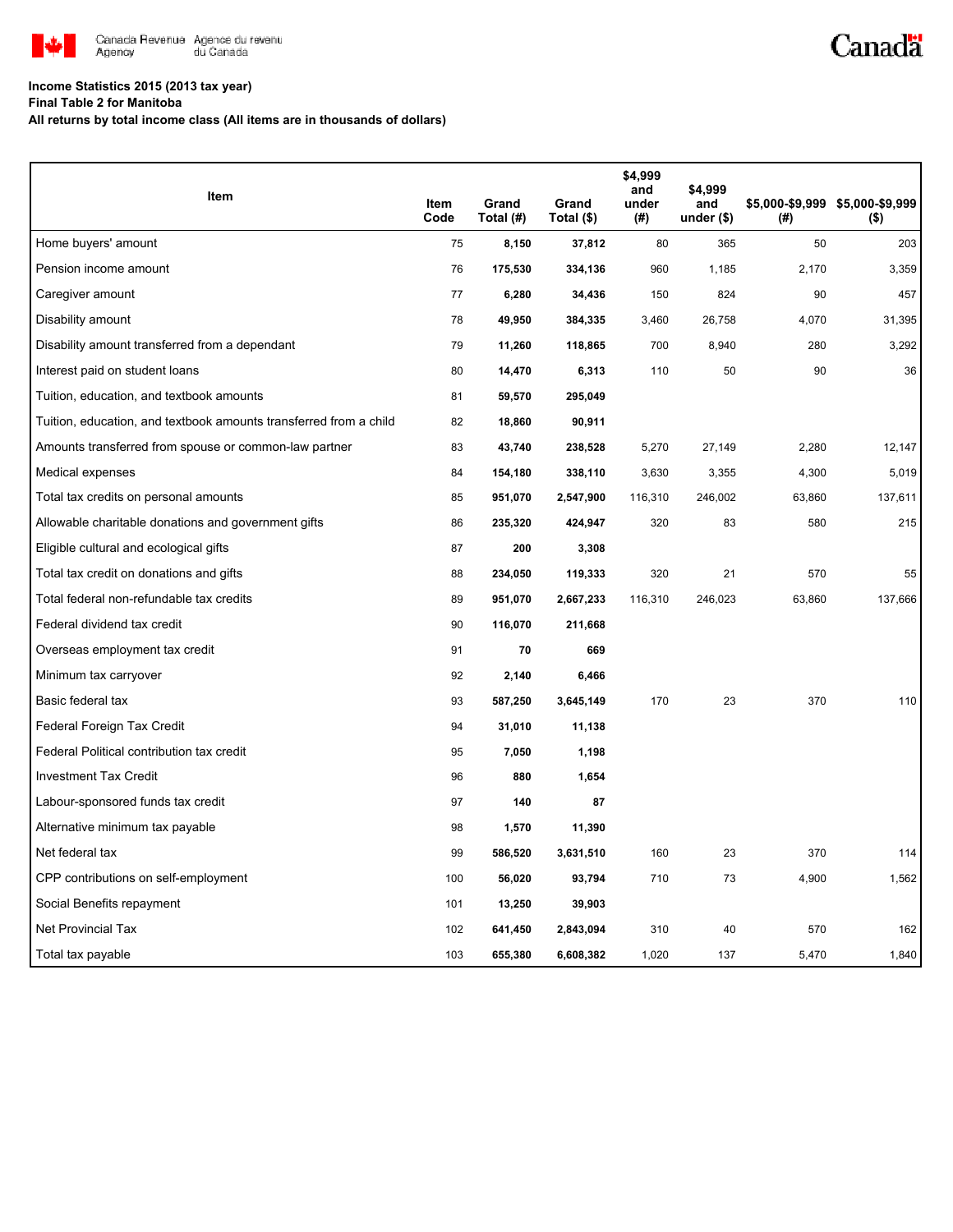| Item                                                                          | Item<br>Code   | (# )   | $($ \$) | (#)    | \$10,000-\$14,999 \$10,000-\$14,999 \$15,000-\$19,999 \$15,000-\$19,999 \$20,000-\$24,999 \$20,000-\$24,999<br>$($ \$) | (#)    | $($ \$)   |
|-------------------------------------------------------------------------------|----------------|--------|---------|--------|------------------------------------------------------------------------------------------------------------------------|--------|-----------|
| Number of taxable returns                                                     | $\mathbf{1}$   | 25,650 |         | 37,790 |                                                                                                                        | 53,540 |           |
| Number of non-taxable returns                                                 | $\overline{2}$ | 46,990 |         | 46,030 |                                                                                                                        | 16,960 |           |
| Total number of returns                                                       | 3              | 72,640 |         | 83,820 |                                                                                                                        | 70,500 |           |
| Employment income                                                             | 4              | 38,220 | 384,499 | 36,500 | 518,558                                                                                                                | 39,050 | 729,268   |
| Commissions (from employment)                                                 | 5              | 810    | 1,523   | 990    | 2,667                                                                                                                  | 1,080  | 4,516     |
| Other employment income                                                       | 6              | 3,080  | 9,190   | 3,120  | 9,971                                                                                                                  | 3,330  | 12,250    |
| Old Age Security pension (OASP)                                               | $\overline{7}$ | 14,280 | 78,864  | 38,140 | 234,460                                                                                                                | 25,980 | 164,962   |
| CPP or QPP benefits                                                           | 8              | 18,930 | 88,667  | 39,240 | 204,540                                                                                                                | 29,430 | 217,131   |
| Other pensions or superannuation                                              | 9              | 3,990  | 12,471  | 12,910 | 43,084                                                                                                                 | 20,100 | 112,416   |
| Elected split-pension amount                                                  | 10             | 1,850  | 8,627   | 4,460  | 26,248                                                                                                                 | 5,020  | 39,480    |
| Universal Child Care Benefit (UCCB)                                           | 11             | 7,050  | 10,722  | 5,750  | 8,989                                                                                                                  | 4,640  | 6,941     |
| Employment Insurance and other<br>benefits                                    | 12             | 5,090  | 28,139  | 6,690  | 43,073                                                                                                                 | 8,040  | 52,641    |
| Taxable amount of dividends from<br>taxable Canadian corporations             | 13             | 4,070  | 4,267   | 6,140  | 7,722                                                                                                                  | 7,540  | 12,093    |
| Interest and other investment income                                          | 14             | 11,990 | 9,598   | 21,310 | 20,203                                                                                                                 | 20,110 | 24,935    |
| Net partnership income (Limited or<br>non-active partners only)               | 15             | 30     | $-73$   | 30     | $-30$                                                                                                                  | 40     | 52        |
| Net rental income                                                             | 16             | 1,440  | 4,073   | 2,080  | 5,933                                                                                                                  | 2,220  | 7,399     |
| Taxable capital gains                                                         | 17             | 3,120  | 3,129   | 4,030  | 4,370                                                                                                                  | 5,190  | 6,652     |
| Registered retirement savings plan<br>income (RRSP)                           | 18             | 2,540  | 8,415   | 3,470  | 12,016                                                                                                                 | 4,640  | 17,169    |
| Other income                                                                  | 19             | 9,640  | 21,666  | 10,600 | 22,093                                                                                                                 | 11,070 | 23,634    |
| Net business income                                                           | 20             | 6,560  | 48,267  | 6,220  | 55,133                                                                                                                 | 5,480  | 61,493    |
| Net professional income                                                       | 21             | 440    | 2,845   | 390    | 2,799                                                                                                                  | 400    | 3,908     |
| Net commission income                                                         | 22             | 530    | 2,864   | 500    | 3,032                                                                                                                  | 470    | 3,399     |
| Net farming income                                                            | 23             | 4,970  | 29,837  | 3,080  | 13,633                                                                                                                 | 2,180  | 10,217    |
| Net fishing income                                                            | 24             | 200    | 564     | 160    | 555                                                                                                                    | 150    | 773       |
| Workers' compensation benefits                                                | 25             | 840    | 2,609   | 1,380  | 5,522                                                                                                                  | 1,880  | 9,209     |
| Social assistance payments                                                    | 26             | 10,670 | 92,776  | 6,900  | 45,203                                                                                                                 | 1,740  | 17,671    |
| Net federal supplements                                                       | 27             | 10,390 | 46,758  | 30,140 | 173,773                                                                                                                | 13,830 | 39,702    |
| Total income assessed                                                         | 28             | 72,640 | 901,201 | 83,820 | 1,464,928                                                                                                              | 70,500 | 1,579,778 |
| Registered pension plan contributions<br>(RPP)                                | 29             | 2,780  | 1,418   | 4,820  | 3,314                                                                                                                  | 7,730  | 7,187     |
| RRSP deduction                                                                | 30             | 2,200  | 2,713   | 3,940  | 5,843                                                                                                                  | 6,400  | 10,115    |
| Deduction for elected split-pension<br>amount                                 | 31             | 290    | 418     | 890    | 1,339                                                                                                                  | 2,290  | 5,116     |
| Annual union, professional, or like<br>dues                                   | 32             | 7,420  | 1,611   | 8,590  | 2,111                                                                                                                  | 10,320 | 2,924     |
| Child care expenses                                                           | 33             | 2,500  | 3,468   | 2,950  | 4,765                                                                                                                  | 3,550  | 7,071     |
| Business investment loss                                                      | 34             |        |         |        |                                                                                                                        |        |           |
| Moving expenses                                                               | 35             | 230    | 257     | 260    | 350                                                                                                                    | 250    | 354       |
| Support payments made                                                         | 36             | 30     | 75      | 20     | 94                                                                                                                     | 40     | 163       |
| Carrying charges and interest<br>expenses                                     | 37             | 2,720  | 885     | 6,650  | 1,589                                                                                                                  | 7,040  | 2,237     |
| Deductions for CPP/QPP contributions<br>on self-employment and other earnings | 38             | 6,770  | 2,176   | 5,850  | 2,748                                                                                                                  | 5,240  | 3,230     |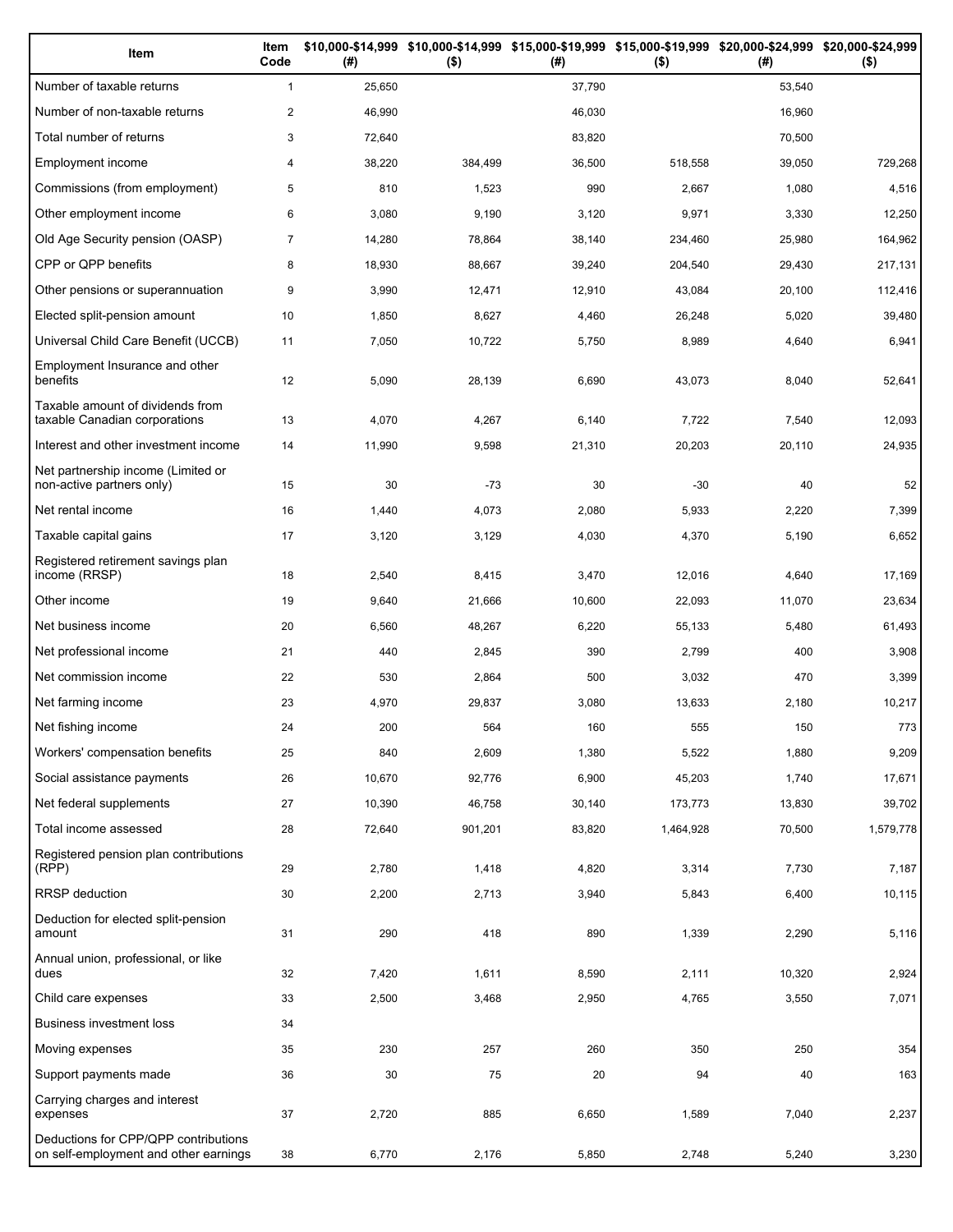| Item                                                                                              | Item<br>Code | (# )   | \$10,000-\$14,999 \$10,000-\$14,999 \$15,000-\$19,999 \$15,000-\$19,999 \$20,000-\$24,999 \$20,000-\$24,999<br>$($ \$) | (# )   | $($ \$)   | (#)    | $($ \$)   |
|---------------------------------------------------------------------------------------------------|--------------|--------|------------------------------------------------------------------------------------------------------------------------|--------|-----------|--------|-----------|
| Deductions for provincial parental<br>insurance plan (PPIP) premiums on<br>self-employment income | 39           |        |                                                                                                                        |        |           |        |           |
| Exploration and development expenses                                                              | 40           | 10     | 30                                                                                                                     |        |           |        |           |
| Other employment expenses                                                                         | 41           | 500    | 857                                                                                                                    | 720    | 1,388     | 1,010  | 2,000     |
| Clergy residence deduction                                                                        | 42           | 10     | 47                                                                                                                     | 40     | 179       | 40     | 229       |
| Other deductions                                                                                  | 43           | 1,110  | 854                                                                                                                    | 1,580  | 1,066     | 1,850  | 1,698     |
| Total deductions before adjustments                                                               | 44           | 21,210 | 14,931                                                                                                                 | 27,480 | 24,898    | 32,010 | 42,503    |
| Social benefits repayment                                                                         | 45           |        |                                                                                                                        |        |           |        |           |
| Net income after adjustments                                                                      | 46           | 72,610 | 886,398                                                                                                                | 83,800 | 1,440,131 | 70,500 | 1,537,720 |
| Canadian Forces personnel and police<br>deduction                                                 | 47           |        |                                                                                                                        |        |           |        |           |
| Security options deductions                                                                       | 48           |        |                                                                                                                        |        |           |        |           |
| Other payments deductions                                                                         | 49           | 20,940 | 142,200                                                                                                                | 35,250 | 224,499   | 17,010 | 66,582    |
| Non-capital losses of other years                                                                 | 50           | 90     | 136                                                                                                                    | 120    | 391       | 100    | 416       |
| Net capital losses of other years                                                                 | 51           | 180    | 176                                                                                                                    | 420    | 308       | 760    | 570       |
| Capital gains deduction                                                                           | 52           | 60     | 217                                                                                                                    | 50     | 167       | 120    | 768       |
| Northern residents deductions                                                                     | 53           | 350    | 594                                                                                                                    | 660    | 1,516     | 860    | 2,058     |
| Additional deductions                                                                             | 54           | 220    | 368                                                                                                                    | 660    | 2,181     | 840    | 2,609     |
| Farming/fishing losses of prior years                                                             | 55           | 60     | 143                                                                                                                    | 90     | 365       | 80     | 345       |
| Total deductions from net income                                                                  | 56           | 21,690 | 143,840                                                                                                                | 36,470 | 229,437   | 18,910 | 73,357    |
| Taxable income assessed                                                                           | 57           | 68,840 | 742,860                                                                                                                | 82,850 | 1,210,838 | 70,220 | 1,464,434 |
| Basic personal amount                                                                             | 58           | 72,640 | 798,215                                                                                                                | 83,820 | 923,254   | 70,500 | 776,986   |
| Age amount                                                                                        | 59           | 14,310 | 97,973                                                                                                                 | 38,160 | 261,452   | 26,000 | 178,196   |
| Spouse or common-law partner<br>amount                                                            | 60           | 4,970  | 32,603                                                                                                                 | 5,400  | 33,531    | 5,410  | 34,820    |
| Amount for eligible dependant                                                                     | 61           | 4,750  | 51,116                                                                                                                 | 3,680  | 39,406    | 2,820  | 29,903    |
| Amount for children 17 and under                                                                  | 62           | 7,920  | 33,202                                                                                                                 | 7,350  | 34,934    | 7,010  | 31,688    |
| Amount for infirm dependants age 18<br>or older                                                   | 63           | 20     | 145                                                                                                                    | 40     | 217       | 50     | 251       |
| CPP or QPP contributions through<br>employment                                                    | 64           | 32,910 | 12,024                                                                                                                 | 33,380 | 19,046    | 36,550 | 29,001    |
| CPP or QPP contributions on<br>self-employment and other earnings                                 | 65           | 6,770  | 2,176                                                                                                                  | 5,850  | 2,748     | 5,240  | 3,230     |
| Employment Insurance premiums                                                                     | 66           | 34,580 | 7,096                                                                                                                  | 33,770 | 9,516     | 36,450 | 13,273    |
| PPIP premiums paid                                                                                | 67           |        |                                                                                                                        |        |           |        |           |
| PPIP premiums payable on<br>employment income                                                     | 68           |        |                                                                                                                        |        |           |        |           |
| PPIP premiums payable on<br>self-employment income                                                | 69           |        |                                                                                                                        |        |           |        |           |
| Volunteer firefighters' amount                                                                    | 70           |        |                                                                                                                        | 30     | 93        | 60     | 165       |
| Canada employment amount                                                                          | 71           | 38,800 | 42,257                                                                                                                 | 37,280 | 40,716    | 40,180 | 43,845    |
| Public transit amount                                                                             | 72           | 3,970  | 1,804                                                                                                                  | 4,190  | 2,129     | 4,290  | 2,581     |
| Children's fitness amount                                                                         | 73           | 990    | 393                                                                                                                    | 1,370  | 575       | 1,840  | 784       |
| Children's arts amount                                                                            | 74           | 300    | 122                                                                                                                    | 480    | 206       | 620    | 279       |
| Home buyers' amount                                                                               | 75           | 100    | 396                                                                                                                    | 180    | 776       | 400    | 1,828     |
| Pension income amount                                                                             | 76           | 5,430  | 8,417                                                                                                                  | 15,840 | 26,369    | 22,980 | 43,184    |
| Caregiver amount                                                                                  | 77           | 150    | 830                                                                                                                    | 250    | 1,235     | 360    | 1,795     |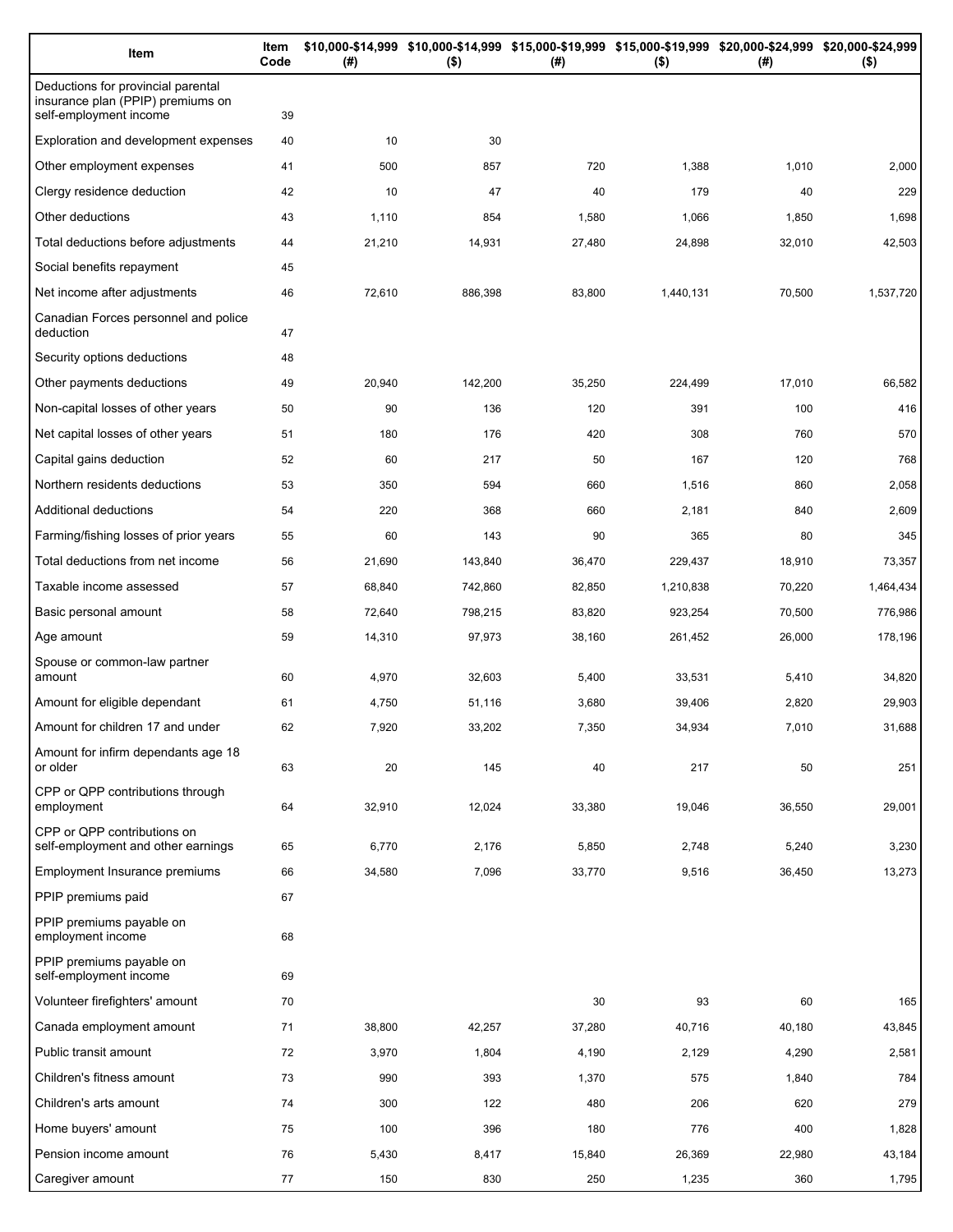| Item                                                                 | Item<br>Code | (#)    | \$10,000-\$14,999 \$10,000-\$14,999 \$15,000-\$19,999 \$15,000-\$19,999 \$20,000-\$24,999 \$20,000-\$24,999<br>$($ \$) | (#)    | $($ \$) | (#)    | $($ \$) |
|----------------------------------------------------------------------|--------------|--------|------------------------------------------------------------------------------------------------------------------------|--------|---------|--------|---------|
| Disability amount                                                    | 78           | 5,860  | 44,975                                                                                                                 | 8,020  | 61,657  | 6,400  | 49,239  |
| Disability amount transferred from a<br>dependant                    | 79           | 520    | 6,345                                                                                                                  | 570    | 6,547   | 570    | 6,039   |
| Interest paid on student loans                                       | 80           | 280    | 92                                                                                                                     | 680    | 225     | 1,160  | 390     |
| Tuition, education, and textbook<br>amounts                          | 81           | 5,280  | 5,078                                                                                                                  | 10,510 | 35,818  | 8,180  | 45,450  |
| Tuition, education, and textbook<br>amounts transferred from a child | 82           | 60     | 152                                                                                                                    | 170    | 589     | 340    | 1,473   |
| Amounts transferred from spouse or<br>common-law partner             | 83           | 4,860  | 27,276                                                                                                                 | 6,530  | 39,301  | 5,250  | 30,727  |
| Medical expenses                                                     | 84           | 8,180  | 9,827                                                                                                                  | 16,580 | 24,802  | 21,770 | 38,895  |
| Total tax credits on personal amounts                                | 85           | 72,640 | 177,387                                                                                                                | 83,820 | 234,774 | 70,500 | 204,605 |
| Allowable charitable donations and<br>government gifts               | 86           | 2,410  | 1,147                                                                                                                  | 7,310  | 5,217   | 13,180 | 11,038  |
| Eligible cultural and ecological gifts                               | 87           |        |                                                                                                                        |        |         | 20     | 13      |
| Total tax credit on donations and gifts                              | 88           | 2,360  | 293                                                                                                                    | 7,220  | 1,419   | 13,070 | 2,947   |
| Total federal non-refundable tax credits                             | 89           | 72,640 | 177,680                                                                                                                | 83,820 | 236,193 | 70,500 | 207,552 |
| Federal dividend tax credit                                          | 90           | 1,280  | 72                                                                                                                     | 2,350  | 320     | 4,570  | 794     |
| Overseas employment tax credit                                       | 91           |        |                                                                                                                        |        |         |        |         |
| Minimum tax carryover                                                | 92           | 10     | $\mathbf{2}$                                                                                                           | 40     | 21      | 70     | 50      |
| Basic federal tax                                                    | 93           | 9,750  | 1,684                                                                                                                  | 24,900 | 13,215  | 40,110 | 35,789  |
| Federal Foreign Tax Credit                                           | 94           | 90     | 5                                                                                                                      | 390    | 19      | 840    | 32      |
| Federal Political contribution tax credit                            | 95           | 20     | $\mathbf{1}$                                                                                                           | 60     | 9       | 150    | 16      |
| <b>Investment Tax Credit</b>                                         | 96           |        |                                                                                                                        |        |         | 20     | 13      |
| Labour-sponsored funds tax credit                                    | 97           |        |                                                                                                                        |        |         |        |         |
| Alternative minimum tax payable                                      | 98           |        |                                                                                                                        |        |         |        |         |
| Net federal tax                                                      | 99           | 9.700  | 1,717                                                                                                                  | 24,830 | 13.186  | 40.030 | 35,733  |
| CPP contributions on self-employment                                 | 100          | 6,770  | 4,352                                                                                                                  | 5,850  | 5,496   | 5,240  | 6,459   |
| Social Benefits repayment                                            | 101          |        |                                                                                                                        |        |         |        |         |
| <b>Net Provincial Tax</b>                                            | 102          | 22,300 | 5,013                                                                                                                  | 35,830 | 18,817  | 52,320 | 43,399  |
| Total tax payable                                                    | 103          | 25,650 | 11,086                                                                                                                 | 37,790 | 37,504  | 53,540 | 85,599  |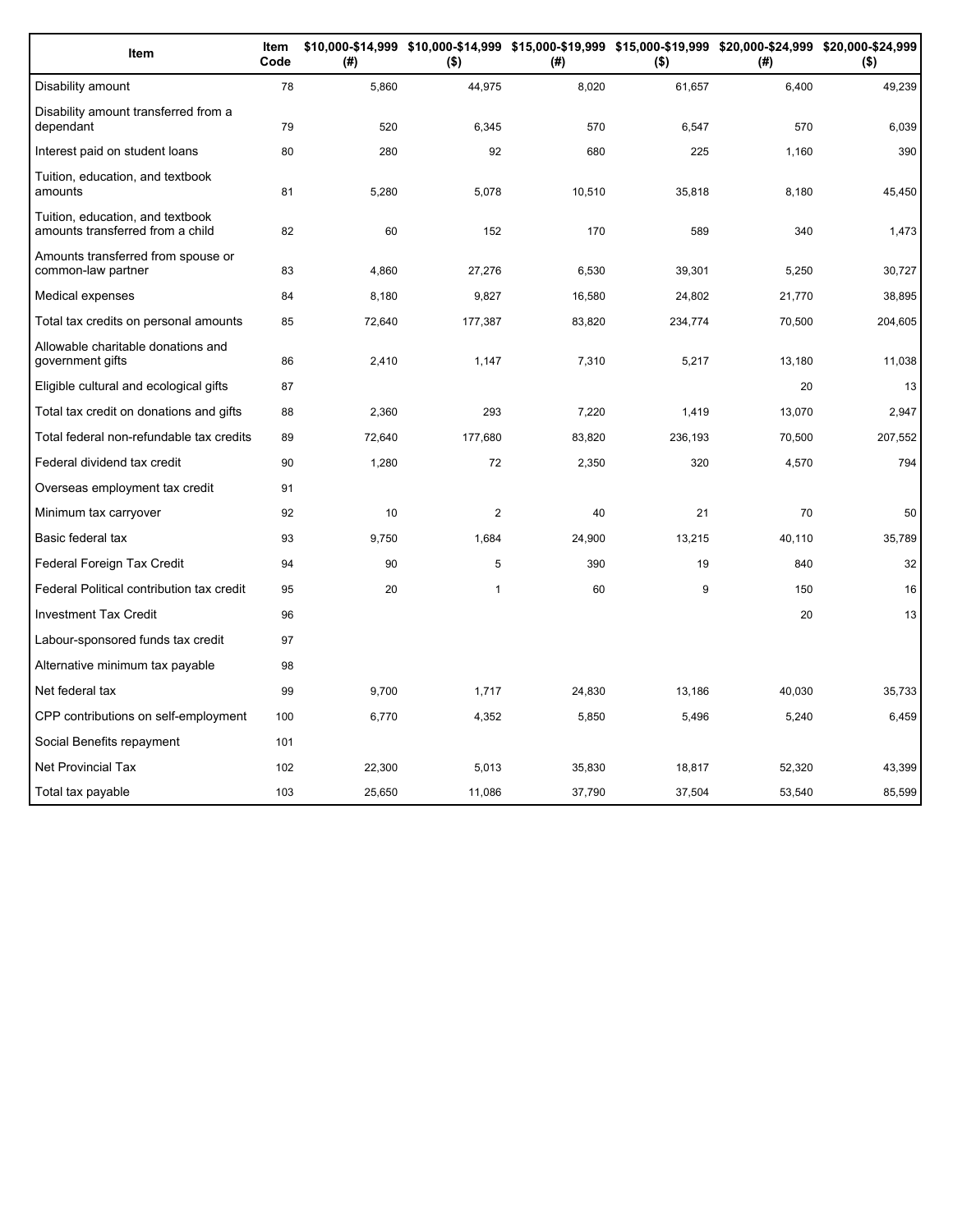| Item                                                                          | Item<br>Code   | (# )   | \$25,000-\$29,999 \$25,000-\$29,999<br>$($ \$) | (# )   | \$30,000-\$34,999 \$30,000-\$34,999 \$35,000-\$39,999 \$35,000-\$39,999<br>$($ \$) | (# )   | $($ \$)   |
|-------------------------------------------------------------------------------|----------------|--------|------------------------------------------------|--------|------------------------------------------------------------------------------------|--------|-----------|
| Number of taxable returns                                                     | $\mathbf{1}$   | 55,880 |                                                | 60,370 |                                                                                    | 56,420 |           |
| Number of non-taxable returns                                                 | $\overline{c}$ | 6,180  |                                                | 2,760  |                                                                                    | 1,330  |           |
| Total number of returns                                                       | 3              | 62,070 |                                                | 63,130 |                                                                                    | 57,750 |           |
| Employment income                                                             | 4              | 40,550 | 940,060                                        | 43,350 | 1,204,486                                                                          | 43,000 | 1,403,434 |
| Commissions (from employment)                                                 | 5              | 1,160  | 6,535                                          | 1,190  | 8,522                                                                              | 1,150  | 8,451     |
| Other employment income                                                       | 6              | 3,690  | 14,011                                         | 4,130  | 14,341                                                                             | 4,530  | 13,953    |
| Old Age Security pension (OASP)                                               | $\overline{7}$ | 17,730 | 111,414                                        | 16,220 | 101,812                                                                            | 12,310 | 76,854    |
| CPP or QPP benefits                                                           | 8              | 21,360 | 158,309                                        | 20,280 | 152,479                                                                            | 16,130 | 124,719   |
| Other pensions or superannuation                                              | 9              | 16,220 | 152,318                                        | 16,160 | 208,177                                                                            | 13,440 | 231,461   |
| Elected split-pension amount                                                  | 10             | 5,360  | 53,435                                         | 6,250  | 69,154                                                                             | 3,370  | 39,140    |
| Universal Child Care Benefit (UCCB)                                           | 11             | 4,220  | 6,185                                          | 3,670  | 5,175                                                                              | 3,260  | 4,666     |
| Employment Insurance and other<br>benefits                                    | 12             | 8,210  | 55,353                                         | 7,880  | 51,842                                                                             | 6,590  | 45,164    |
| Taxable amount of dividends from<br>taxable Canadian corporations             | 13             | 7,470  | 16,230                                         | 8,590  | 22,621                                                                             | 8,280  | 27,931    |
| Interest and other investment income                                          | 14             | 16,890 | 23,146                                         | 17,330 | 24,045                                                                             | 15,300 | 21,711    |
| Net partnership income (Limited or<br>non-active partners only)               | 15             | 50     | $-55$                                          | 70     | 19                                                                                 | 70     | 3         |
| Net rental income                                                             | 16             | 2,230  | 7,838                                          | 2,390  | 8,459                                                                              | 2,350  | 9,200     |
| Taxable capital gains                                                         | 17             | 4,930  | 7,560                                          | 5,570  | 8,677                                                                              | 5,170  | 9,444     |
| Registered retirement savings plan<br>income (RRSP)                           | 18             | 4,860  | 20,113                                         | 5,740  | 25,752                                                                             | 5,630  | 24,940    |
| Other income                                                                  | 19             | 10,420 | 24,820                                         | 11,370 | 29,511                                                                             | 10,540 | 27,381    |
| Net business income                                                           | 20             | 4,930  | 59,807                                         | 4,710  | 63,441                                                                             | 4,050  | 56,920    |
| Net professional income                                                       | 21             | 390    | 4,653                                          | 350    | 4,406                                                                              | 360    | 4,844     |
| Net commission income                                                         | 22             | 500    | 4,051                                          | 460    | 4,034                                                                              | 430    | 4,940     |
| Net farming income                                                            | 23             | 1,920  | 11,469                                         | 2,190  | 24,118                                                                             | 1,590  | 12,092    |
| Net fishing income                                                            | 24             | 100    | 522                                            | 70     | 457                                                                                | 50     | 286       |
| Workers' compensation benefits                                                | 25             | 1,960  | 10,293                                         | 2,090  | 10,907                                                                             | 2,010  | 10,599    |
| Social assistance payments                                                    | 26             | 760    | 7,312                                          | 330    | 2,588                                                                              | 170    | 933       |
| Net federal supplements                                                       | 27             | 2,590  | 8,424                                          | 1,080  | 3,732                                                                              | 620    | 2,066     |
| Total income assessed                                                         | 28             | 62,070 | 1,705,718                                      | 63,130 | 2,050,832                                                                          | 57,750 | 2,163,221 |
| Registered pension plan contributions<br>(RPP)                                | 29             | 10,860 | 12,330                                         | 14,610 | 20,997                                                                             | 17,280 | 30,665    |
| <b>RRSP</b> deduction                                                         | 30             | 8,880  | 15,537                                         | 11,930 | 22,428                                                                             | 14,310 | 30,511    |
| Deduction for elected split-pension<br>amount                                 | 31             | 3,200  | 10,403                                         | 4,030  | 18,255                                                                             | 4,600  | 29,452    |
| Annual union, professional, or like<br>dues                                   | 32             | 12,450 | 4,333                                          | 15,280 | 6,279                                                                              | 16,730 | 7,810     |
| Child care expenses                                                           | 33             | 3,900  | 9,339                                          | 4,030  | 11,047                                                                             | 3,990  | 12,365    |
| Business investment loss                                                      | 34             |        |                                                | 10     | 104                                                                                | 10     | 81        |
| Moving expenses                                                               | 35             | 280    | 606                                            | 240    | 548                                                                                | 190    | 494       |
| Support payments made                                                         | 36             | 50     | 182                                            | 60     | 231                                                                                | 60     | 293       |
| Carrying charges and interest<br>expenses                                     | 37             | 6,390  | 2,738                                          | 6,950  | 3,228                                                                              | 6,810  | 4,116     |
| Deductions for CPP/QPP contributions<br>on self-employment and other earnings | 38             | 4,550  | 3,339                                          | 4,350  | 3,702                                                                              | 3,740  | 3,469     |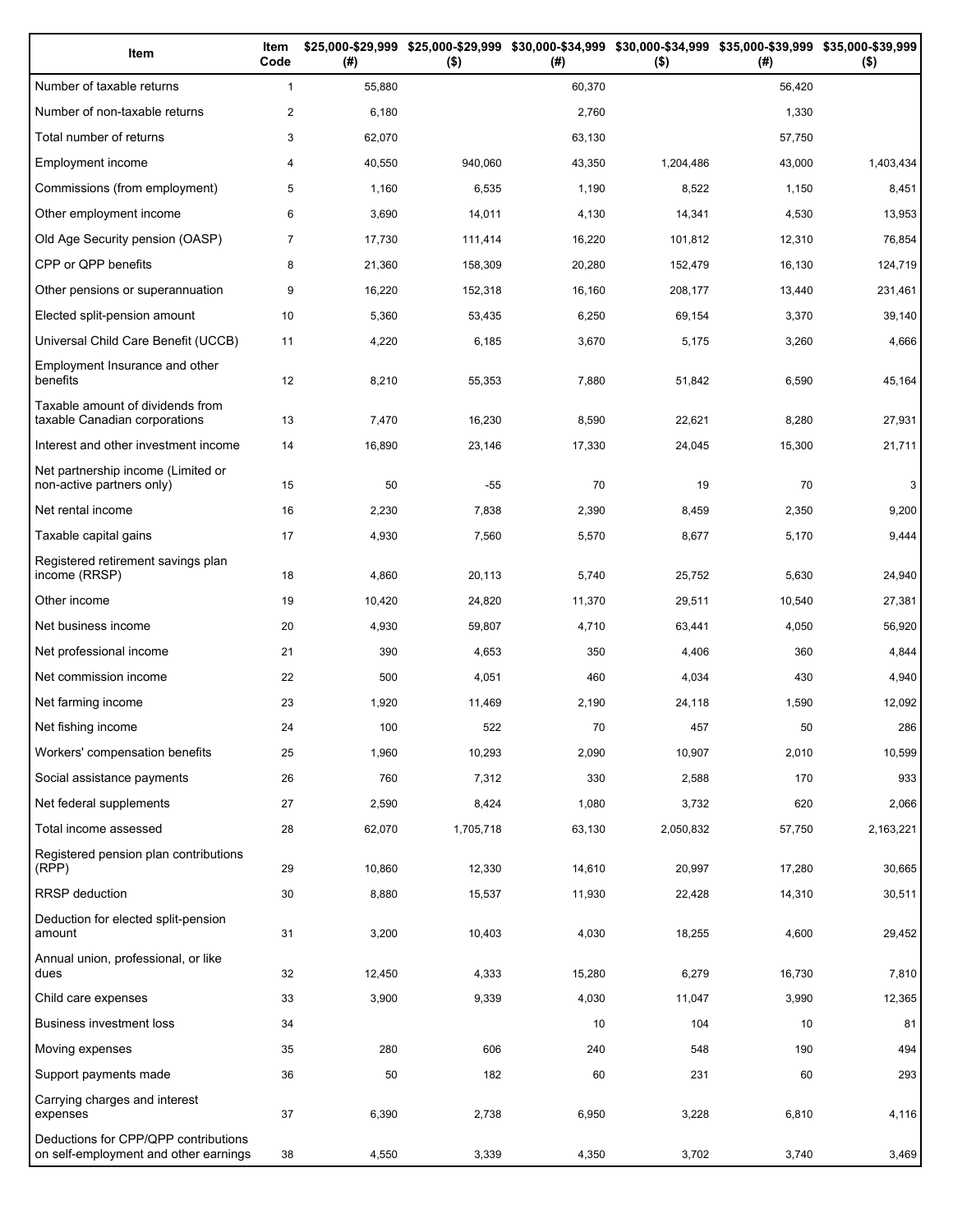| Item                                                                                              | Item<br>Code | (#)    | $($ \$)   | \$25,000-\$29,999 \$25,000-\$29,999 \$30,000-\$34,999 \$30,000-\$34,999 \$35,000-\$39,999 \$35,000-\$39,999<br>(#) | $($ \$)   | (#)    | $($ \$)   |
|---------------------------------------------------------------------------------------------------|--------------|--------|-----------|--------------------------------------------------------------------------------------------------------------------|-----------|--------|-----------|
| Deductions for provincial parental<br>insurance plan (PPIP) premiums on<br>self-employment income | 39           |        |           |                                                                                                                    |           |        |           |
| Exploration and development expenses                                                              | 40           | 20     | 42        | 30                                                                                                                 | 79        | 40     | 84        |
| Other employment expenses                                                                         | 41           | 1,320  | 3,301     | 1,530                                                                                                              | 4,000     | 1,830  | 4,927     |
| Clergy residence deduction                                                                        | 42           | 90     | 627       | 120                                                                                                                | 939       | 130    | 1,186     |
| Other deductions                                                                                  | 43           | 1,840  | 1,697     | 1,780                                                                                                              | 1,238     | 1,600  | 1,167     |
| Total deductions before adjustments                                                               | 44           | 34,920 | 64,560    | 40,110                                                                                                             | 93,112    | 41,750 | 126,647   |
| Social benefits repayment                                                                         | 45           |        |           |                                                                                                                    |           |        |           |
| Net income after adjustments                                                                      | 46           | 62,060 | 1,641,625 | 63,130                                                                                                             | 1,957,733 | 57,740 | 2,036,627 |
| Canadian Forces personnel and police<br>deduction                                                 | 47           |        |           |                                                                                                                    |           |        |           |
| Security options deductions                                                                       | 48           |        |           | 20                                                                                                                 | 34        | 30     | 28        |
| Other payments deductions                                                                         | 49           | 5,180  | 26,029    | 3,450                                                                                                              | 17,228    | 2,770  | 13,598    |
| Non-capital losses of other years                                                                 | 50           | 100    | 678       | 80                                                                                                                 | 568       | 70     | 513       |
| Net capital losses of other years                                                                 | 51           | 890    | 631       | 1,200                                                                                                              | 935       | 1,130  | 1,015     |
| Capital gains deduction                                                                           | 52           | 120    | 1,081     | 130                                                                                                                | 1,080     | 180    | 1,952     |
| Northern residents deductions                                                                     | 53           | 910    | 2,233     | 950                                                                                                                | 2,356     | 890    | 2,315     |
| Additional deductions                                                                             | 54           | 590    | 1,872     | 450                                                                                                                | 1,071     | 370    | 1,213     |
| Farming/fishing losses of prior years                                                             | 55           | 100    | 622       | 90                                                                                                                 | 646       | 80     | 725       |
| Total deductions from net income                                                                  | 56           | 7,540  | 33,154    | 6,150                                                                                                              | 23,919    | 5,310  | 21,358    |
| Taxable income assessed                                                                           | 57           | 61,920 | 1,608,529 | 63,060                                                                                                             | 1,933,871 | 57,690 | 2,015,296 |
| Basic personal amount                                                                             | 58           | 62,070 | 684,352   | 63,130                                                                                                             | 696,401   | 57,750 | 637,065   |
| Age amount                                                                                        | 59           | 17,750 | 121,627   | 16,230                                                                                                             | 111,239   | 12,330 | 81,084    |
| Spouse or common-law partner<br>amount                                                            | 60           | 4,770  | 32,704    | 4,880                                                                                                              | 35,189    | 4,370  | 31,734    |
| Amount for eligible dependant                                                                     | 61           | 2,440  | 25,805    | 2,350                                                                                                              | 24,664    | 2,230  | 23,101    |
| Amount for children 17 and under                                                                  | 62           | 7,430  | 32,028    | 8,520                                                                                                              | 35,894    | 8,820  | 36,826    |
| Amount for infirm dependants age 18<br>or older                                                   | 63           | 60     | 318       | 60                                                                                                                 | 315       | 70     | 355       |
| CPP or QPP contributions through<br>employment                                                    | 64           | 38,300 | 39,001    | 41,150                                                                                                             | 51,470    | 40,980 | 61,123    |
| CPP or QPP contributions on<br>self-employment and other earnings                                 | 65           | 4,550  | 3,339     | 4,350                                                                                                              | 3,702     | 3,740  | 3,469     |
| Employment Insurance premiums                                                                     | 66           | 38,150 | 17,090    | 40,660                                                                                                             | 21,751    | 40,530 | 25,316    |
| PPIP premiums paid                                                                                | 67           |        |           |                                                                                                                    |           |        |           |
| PPIP premiums payable on<br>employment income                                                     | 68           |        |           |                                                                                                                    |           |        |           |
| PPIP premiums payable on<br>self-employment income                                                | 69           |        |           |                                                                                                                    |           |        |           |
| Volunteer firefighters' amount                                                                    | 70           | 50     | 150       | 80                                                                                                                 | 243       | 90     | 276       |
| Canada employment amount                                                                          | 71           | 41,800 | 45,628    | 44,860                                                                                                             | 48,771    | 44,570 | 48,334    |
| Public transit amount                                                                             | 72           | 3,930  | 2,501     | 3,800                                                                                                              | 2,495     | 3,410  | 2,181     |
| Children's fitness amount                                                                         | 73           | 2,370  | 995       | 2,820                                                                                                              | 1,209     | 3,210  | 1,400     |
| Children's arts amount                                                                            | 74           | 810    | 340       | 1,010                                                                                                              | 430       | 1,080  | 469       |
| Home buyers' amount                                                                               | 75           | 580    | 2,639     | 860                                                                                                                | 3,940     | 860    | 3,977     |
| Pension income amount                                                                             | 76           | 18,600 | 36,438    | 18,560                                                                                                             | 36,539    | 14,910 | 29,334    |
| Caregiver amount                                                                                  | 77           | 460    | 2,411     | 510                                                                                                                | 2,689     | 570    | 3,124     |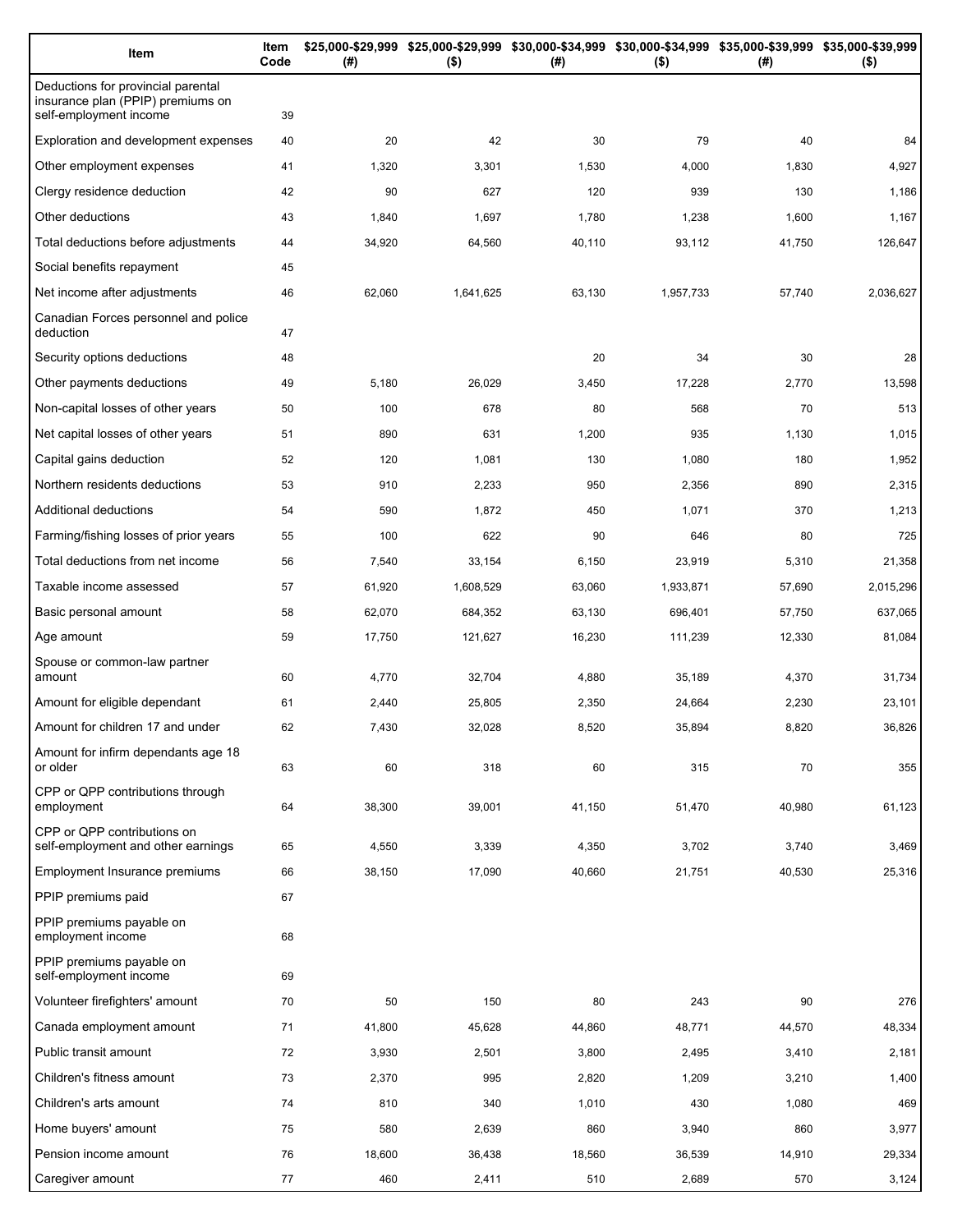| Item                                                                 | Item<br>Code | (# )   | \$25,000-\$29,999 \$25,000-\$29,999 \$30,000-\$34,999 \$30,000-\$34,999 \$35,000-\$39,999 \$35,000-\$39,999<br>( \$) | (#)    | $($ \$) | (#)    | $($ \$) |
|----------------------------------------------------------------------|--------------|--------|----------------------------------------------------------------------------------------------------------------------|--------|---------|--------|---------|
| Disability amount                                                    | 78           | 4,570  | 35,187                                                                                                               | 3,890  | 29,911  | 3,010  | 23,141  |
| Disability amount transferred from a<br>dependant                    | 79           | 670    | 6,447                                                                                                                | 720    | 6,747   | 870    | 8,568   |
| Interest paid on student loans                                       | 80           | 1,430  | 541                                                                                                                  | 1,480  | 549     | 1,490  | 575     |
| Tuition, education, and textbook<br>amounts                          | 81           | 6,480  | 40,239                                                                                                               | 5,190  | 31,568  | 4,390  | 27,107  |
| Tuition, education, and textbook<br>amounts transferred from a child | 82           | 540    | 2,334                                                                                                                | 780    | 3,408   | 970    | 4,417   |
| Amounts transferred from spouse or<br>common-law partner             | 83           | 3,860  | 21,140                                                                                                               | 2,990  | 15,749  | 2,280  | 11,747  |
| Medical expenses                                                     | 84           | 19,150 | 39,113                                                                                                               | 18,560 | 42,120  | 14,170 | 32,308  |
| Total tax credits on personal amounts                                | 85           | 62,070 | 178,858                                                                                                              | 63,130 | 181,058 | 57,750 | 164,562 |
| Allowable charitable donations and<br>government gifts               | 86           | 15,300 | 14,970                                                                                                               | 18,170 | 21,089  | 18,490 | 20,719  |
| Eligible cultural and ecological gifts                               | 87           |        |                                                                                                                      | 20     | 3       |        |         |
| Total tax credit on donations and gifts                              | 88           | 15,170 | 4,043                                                                                                                | 18,020 | 5.765   | 18,340 | 5,654   |
| Total federal non-refundable tax credits                             | 89           | 62,070 | 182,901                                                                                                              | 63,130 | 186,822 | 57,750 | 170,217 |
| Federal dividend tax credit                                          | 90           | 6,120  | 1,513                                                                                                                | 8,000  | 2.442   | 8,000  | 3,250   |
| Overseas employment tax credit                                       | 91           |        |                                                                                                                      |        |         |        |         |
| Minimum tax carryover                                                | 92           | 110    | 120                                                                                                                  | 130    | 201     | 170    | 318     |
| Basic federal tax                                                    | 93           | 48,070 | 65,857                                                                                                               | 55,980 | 104,718 | 53,680 | 130,641 |
| Federal Foreign Tax Credit                                           | 94           | 1,310  | 55                                                                                                                   | 1,870  | 108     | 1,970  | 144     |
| Federal Political contribution tax credit                            | 95           | 290    | 35                                                                                                                   | 410    | 51      | 480    | 65      |
| <b>Investment Tax Credit</b>                                         | 96           | 20     | 9                                                                                                                    | 30     | 27      | 30     | 31      |
| Labour-sponsored funds tax credit                                    | 97           |        |                                                                                                                      |        |         |        |         |
| Alternative minimum tax payable                                      | 98           |        |                                                                                                                      |        |         |        |         |
| Net federal tax                                                      | 99           | 48,000 | 65,766                                                                                                               | 55,910 | 104,538 | 53,620 | 130,412 |
| CPP contributions on self-employment                                 | 100          | 4,550  | 6,678                                                                                                                | 4,350  | 7,405   | 3,740  | 6,938   |
| Social Benefits repayment                                            | 101          |        |                                                                                                                      |        |         |        |         |
| <b>Net Provincial Tax</b>                                            | 102          | 55,180 | 68,350                                                                                                               | 59,990 | 101,480 | 56,180 | 122,977 |
| Total tax payable                                                    | 103          | 55,880 | 140,799                                                                                                              | 60,370 | 213,433 | 56,420 | 260,334 |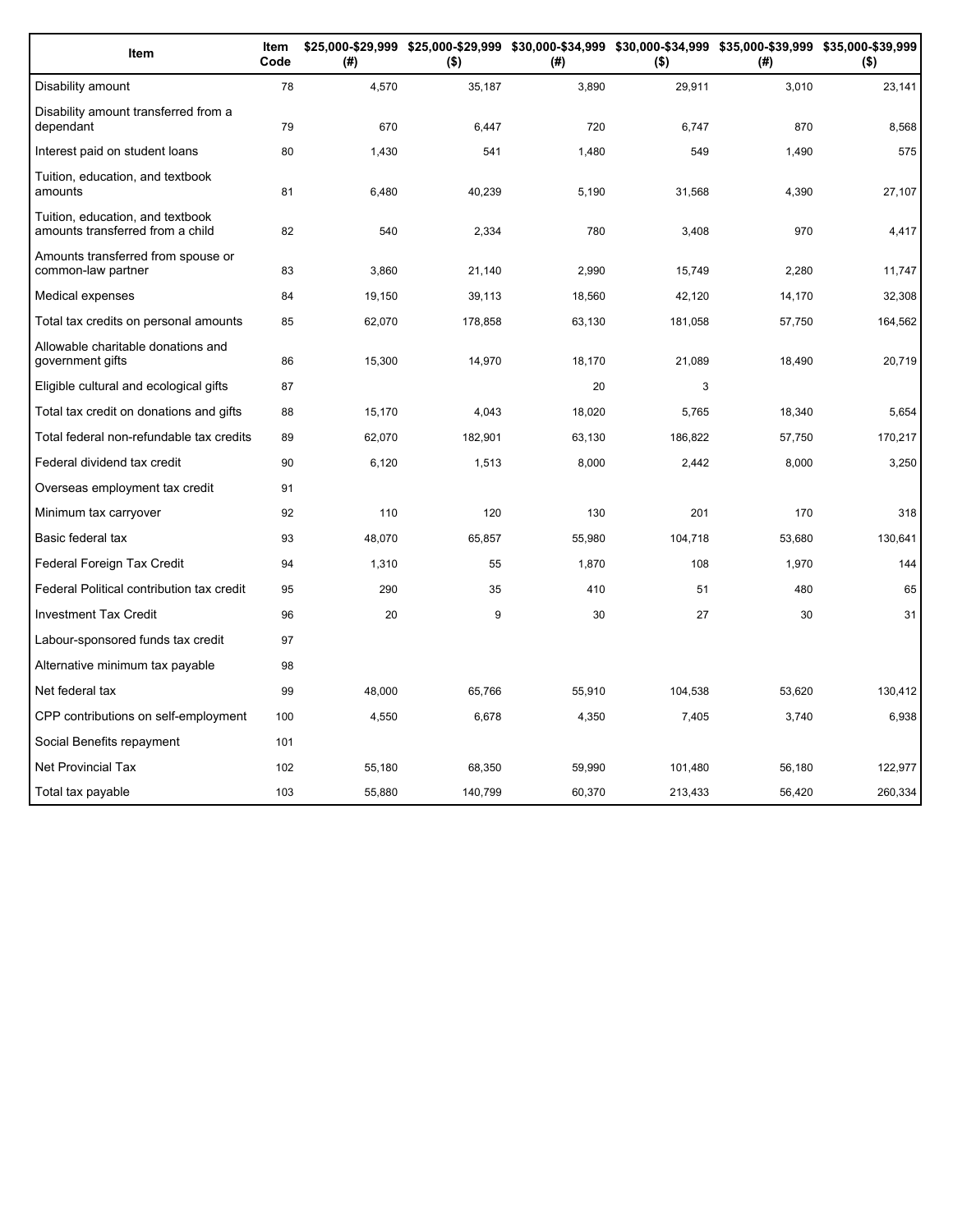| Item                                                                                           | Item<br>Code   | (#)    | \$40,000-\$44,999 \$40,000-\$44,999 \$45,000-\$49,999 \$45,000-\$49,999<br>$($ \$) | (#)    | $($ \$)   | \$50,000-<br>\$54,999<br>(#) | \$50,000-<br>\$54,999<br>$($ \$) |
|------------------------------------------------------------------------------------------------|----------------|--------|------------------------------------------------------------------------------------|--------|-----------|------------------------------|----------------------------------|
| Number of taxable returns                                                                      | $\mathbf{1}$   | 54,410 |                                                                                    | 43,780 |           | 37,590                       |                                  |
| Number of non-taxable returns                                                                  | 2              | 690    |                                                                                    | 370    |           | 220                          |                                  |
| Total number of returns                                                                        | 3              | 55,090 |                                                                                    | 44,150 |           | 37,810                       |                                  |
| Employment income                                                                              | 4              | 40,970 | 1,508,433                                                                          | 34,650 | 1,423,282 | 30,650                       | 1,400,632                        |
| Commissions (from employment)                                                                  | 5              | 1,060  | 11,074                                                                             | 1,000  | 11,330    | 810                          | 11,437                           |
| Other employment income                                                                        | 6              | 4,550  | 14,387                                                                             | 3,970  | 11,927    | 3,510                        | 9,515                            |
| Old Age Security pension (OASP)                                                                | $\overline{7}$ | 11,840 | 73,450                                                                             | 8,410  | 51,899    | 6,440                        | 39,980                           |
| CPP or QPP benefits                                                                            | 8              | 15,930 | 121,439                                                                            | 11,770 | 91,540    | 9,200                        | 72,791                           |
| Other pensions or superannuation                                                               | 9              | 13,410 | 267,174                                                                            | 9,810  | 237,335   | 7,800                        | 210,688                          |
| Elected split-pension amount                                                                   | 10             | 4,890  | 60,360                                                                             | 2,280  | 24,326    | 1,440                        | 15,823                           |
| Universal Child Care Benefit (UCCB)                                                            | 11             | 2,800  | 4,076                                                                              | 2,150  | 3,056     | 1,700                        | 2,409                            |
| Employment Insurance and other benefits                                                        | 12             | 5,300  | 37,112                                                                             | 3,940  | 27,706    | 3,070                        | 22,638                           |
| Taxable amount of dividends from taxable Canadian<br>corporations                              | 13             | 9,260  | 36,294                                                                             | 7,860  | 36,981    | 6,980                        | 41,300                           |
| Interest and other investment income                                                           | 14             | 16,110 | 24,375                                                                             | 13,070 | 19,988    | 10,950                       | 16,930                           |
| Net partnership income (Limited or non-active<br>partners only)                                | 15             | 80     | 95                                                                                 | 80     | -3        | 80                           | $-27$                            |
| Net rental income                                                                              | 16             | 2,520  | 10,084                                                                             | 2,150  | 8,585     | 1,890                        | 8,069                            |
| Taxable capital gains                                                                          | 17             | 5,640  | 11,307                                                                             | 4,830  | 11,571    | 4,230                        | 12,470                           |
| Registered retirement savings plan income (RRSP)                                               | 18             | 6,160  | 30,201                                                                             | 5,050  | 23,436    | 4,570                        | 22,506                           |
| Other income                                                                                   | 19             | 11,130 | 31,374                                                                             | 9,370  | 26,604    | 8,070                        | 23,691                           |
| Net business income                                                                            | 20             | 3,940  | 58,820                                                                             | 3,140  | 48,259    | 2,680                        | 43,329                           |
| Net professional income                                                                        | 21             | 320    | 4,386                                                                              | 340    | 4,356     | 310                          | 4,853                            |
| Net commission income                                                                          | 22             | 430    | 4,622                                                                              | 340    | 4,608     | 280                          | 3,976                            |
| Net farming income                                                                             | 23             | 1,740  | 18,043                                                                             | 1,470  | 14,878    | 1,030                        | 9,322                            |
| Net fishing income                                                                             | 24             | 40     | 295                                                                                | 20     | 80        | 30                           | 100                              |
| Workers' compensation benefits                                                                 | 25             | 1,860  | 10,146                                                                             | 1,510  | 8,733     | 1,190                        | 7,409                            |
| Social assistance payments                                                                     | 26             | 120    | 705                                                                                | 80     | 331       | 40                           | 184                              |
| Net federal supplements                                                                        | 27             | 330    | 971                                                                                | 200    | 627       | 140                          | 482                              |
| Total income assessed                                                                          | 28             | 55,090 | 2,341,000                                                                          | 44,150 | 2,093,125 | 37,810                       | 1,982,186                        |
| Registered pension plan contributions (RPP)                                                    | 29             | 18,200 | 39,170                                                                             | 16,240 | 38,975    | 15,310                       | 42,494                           |
| RRSP deduction                                                                                 | 30             | 15,250 | 37,187                                                                             | 14,560 | 41,628    | 13,790                       | 43,760                           |
| Deduction for elected split-pension amount                                                     | 31             | 4,350  | 34,567                                                                             | 4,290  | 39,014    | 3,600                        | 38,535                           |
| Annual union, professional, or like dues                                                       | 32             | 16,870 | 8,912                                                                              | 14,610 | 8,533     | 13,670                       | 8,870                            |
| Child care expenses                                                                            | 33             | 3,600  | 12,550                                                                             | 2,850  | 10,280    | 2,340                        | 8,517                            |
| <b>Business investment loss</b>                                                                | 34             |        |                                                                                    | 10     | 101       |                              |                                  |
| Moving expenses                                                                                | 35             | 190    | 585                                                                                | 170    | 654       | 150                          | 677                              |
| Support payments made                                                                          | 36             | 70     | 326                                                                                | 80     | 466       | 80                           | 467                              |
| Carrying charges and interest expenses                                                         | 37             | 7,010  | 4,169                                                                              | 6,120  | 4,399     | 5,470                        | 4,031                            |
| Deductions for CPP/QPP contributions on<br>self-employment and other earnings                  | 38             | 3,610  | 3,604                                                                              | 2,980  | 3,220     | 2,290                        | 2,670                            |
| Deductions for provincial parental insurance plan<br>(PPIP) premiums on self-employment income | 39             |        |                                                                                    |        |           |                              |                                  |
| Exploration and development expenses                                                           | 40             | 50     | 54                                                                                 | 40     | 49        | 50                           | 87                               |
| Other employment expenses                                                                      | 41             | 1,990  | 6,433                                                                              | 2,010  | 6,997     | 2,170                        | 8,584                            |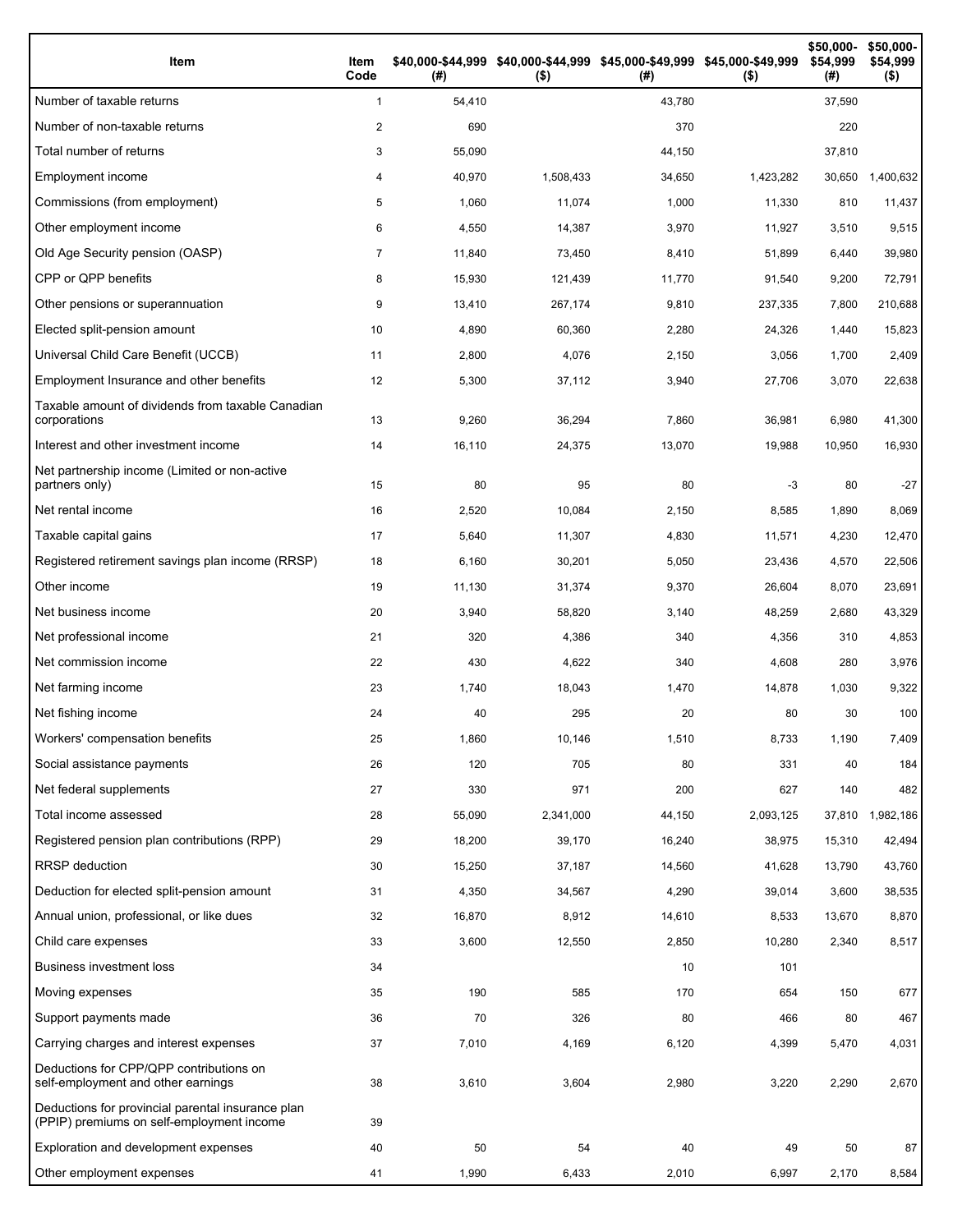| Item                                                                 | Item<br>Code | (#)    | \$40,000-\$44,999 \$40,000-\$44,999 \$45,000-\$49,999 \$45,000-\$49,999<br>$($ \$) | (#)    | $($ \$)   | \$50,000-<br>\$54.999<br>(#) | \$50,000-<br>\$54,999<br>$($ \$) |
|----------------------------------------------------------------------|--------------|--------|------------------------------------------------------------------------------------|--------|-----------|------------------------------|----------------------------------|
| Clergy residence deduction                                           | 42           | 160    | 1,634                                                                              | 180    | 2,026     | 190                          | 2,335                            |
| Other deductions                                                     | 43           | 1,420  | 1,211                                                                              | 1,020  | 1,221     | 870                          | 1,054                            |
| Total deductions before adjustments                                  | 44           | 40,970 | 150,647                                                                            | 35,670 | 157,580   | 31,610                       | 162,308                          |
| Social benefits repayment                                            | 45           |        |                                                                                    |        |           |                              |                                  |
| Net income after adjustments                                         | 46           | 55,090 | 2,190,491                                                                          | 44,150 | 1,935,545 | 37,810                       | 1,819,950                        |
| Canadian Forces personnel and police deduction                       | 47           |        |                                                                                    | 10     | 166       | 20                           | 479                              |
| Security options deductions                                          | 48           | 20     | 23                                                                                 | 40     | 72        | 30                           | 76                               |
| Other payments deductions                                            | 49           | 2,290  | 11,823                                                                             | 1,780  | 9,690     | 1,360                        | 8,075                            |
| Non-capital losses of other years                                    | 50           | 50     | 369                                                                                | 60     | 601       | 30                           | 300                              |
| Net capital losses of other years                                    | 51           | 1,270  | 1,311                                                                              | 1,200  | 1,255     | 1,020                        | 1,156                            |
| Capital gains deduction                                              | 52           | 140    | 1,791                                                                              | 180    | 2,915     | 200                          | 3,750                            |
| Northern residents deductions                                        | 53           | 860    | 2,343                                                                              | 820    | 2,272     | 740                          | 2,135                            |
| Additional deductions                                                | 54           | 340    | 1,097                                                                              | 210    | 473       | 160                          | 541                              |
| Farming/fishing losses of prior years                                | 55           | 60     | 472                                                                                | 50     | 469       | 30                           | 321                              |
| Total deductions from net income                                     | 56           | 4,840  | 19,228                                                                             | 4,180  | 17,913    | 3,460                        | 16,833                           |
| Taxable income assessed                                              | 57           | 55,060 | 2,171,264                                                                          | 44,130 | 1,917,691 | 37,800                       | 1,803,126                        |
| Basic personal amount                                                | 58           | 55,090 | 607,875                                                                            | 44,150 | 487,148   | 37,810                       | 417,286                          |
| Age amount                                                           | 59           | 11,850 | 70,726                                                                             | 8,420  | 46,595    | 6,460                        | 32,265                           |
| Spouse or common-law partner amount                                  | 60           | 4,150  | 30,527                                                                             | 3,470  | 25,453    | 2,830                        | 21,001                           |
| Amount for eligible dependant                                        | 61           | 1,910  | 19,872                                                                             | 1,490  | 15,202    | 1,190                        | 12,382                           |
| Amount for children 17 and under                                     | 62           | 8,600  | 35,716                                                                             | 7,580  | 31,154    | 6,720                        | 27,340                           |
| Amount for infirm dependants age 18 or older                         | 63           | 60     | 320                                                                                | 60     | 327       | 60                           | 294                              |
| CPP or QPP contributions through employment                          | 64           | 38,960 | 66,666                                                                             | 32,970 | 63,432    | 29,240                       | 61,924                           |
| CPP or QPP contributions on self-employment and<br>other earnings    | 65           | 3,610  | 3,604                                                                              | 2,980  | 3,220     | 2,290                        | 2,670                            |
| Employment Insurance premiums                                        | 66           | 38,300 | 27,029                                                                             | 32,380 | 25,280    | 28,540                       | 23,254                           |
| PPIP premiums paid                                                   | 67           |        |                                                                                    |        |           |                              |                                  |
| PPIP premiums payable on employment income                           | 68           |        |                                                                                    |        |           |                              |                                  |
| PPIP premiums payable on self-employment income                      | 69           |        |                                                                                    |        |           |                              |                                  |
| Volunteer firefighters' amount                                       | 70           | 120    | 366                                                                                | 100    | 312       | 130                          | 384                              |
| Canada employment amount                                             | 71           | 42,450 | 46,082                                                                             | 35,690 | 38,881    | 31,400                       | 34,377                           |
| Public transit amount                                                | 72           | 3,010  | 1,973                                                                              | 2,320  | 1,513     | 2,020                        | 1,303                            |
| Children's fitness amount                                            | 73           | 3,440  | 1,538                                                                              | 3,260  | 1,508     | 3,180                        | 1,542                            |
| Children's arts amount                                               | 74           | 1,230  | 558                                                                                | 1,160  | 524       | 1,100                        | 518                              |
| Home buyers' amount                                                  | 75           | 870    | 4,079                                                                              | 720    | 3,336     | 640                          | 2,941                            |
| Pension income amount                                                | 76           | 15,100 | 29,801                                                                             | 11,050 | 21,774    | 8,610                        | 16,940                           |
| Caregiver amount                                                     | 77           | 530    | 2,897                                                                              | 480    | 2,581     | 390                          | 2,214                            |
| Disability amount                                                    | 78           | 2,460  | 18,902                                                                             | 1,730  | 13,313    | 1,360                        | 10,483                           |
| Disability amount transferred from a dependant                       | 79           | 800    | 8,082                                                                              | 700    | 6,954     | 670                          | 6,924                            |
| Interest paid on student loans                                       | 80           | 1,220  | 531                                                                                | 990    | 427       | 860                          | 386                              |
| Tuition, education, and textbook amounts                             | 81           | 3,550  | 21,336                                                                             | 2,780  | 16,408    | 2,310                        | 13,694                           |
| Tuition, education, and textbook amounts transferred<br>from a child | 82           | 1,100  | 5,019                                                                              | 1,080  | 5,153     | 1,040                        | 4,971                            |
| Amounts transferred from spouse or common-law<br>partner             | 83           | 1,820  | 9,623                                                                              | 1,330  | 7,063     | 1,090                        | 5,576                            |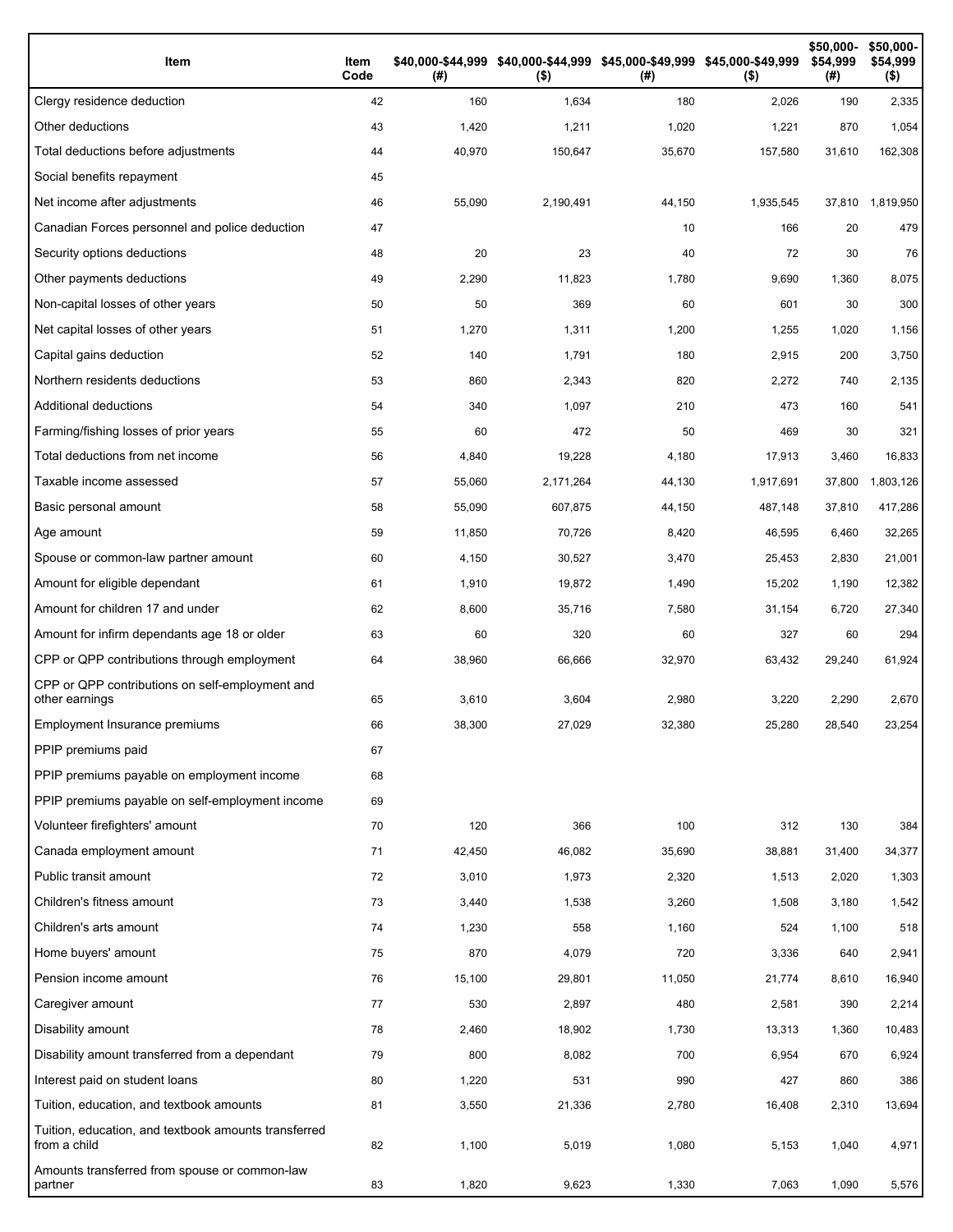| <b>Item</b>                                         | Item<br>Code | \$40.000-\$44.999<br>(#) | $($ \$) | \$40,000-\$44,999 \$45,000-\$49,999 \$45,000-\$49,999<br>(#) | $($ \$) | \$50,000-<br>\$54,999<br>(#) | \$50,000-<br>\$54,999<br>$($ \$) |
|-----------------------------------------------------|--------------|--------------------------|---------|--------------------------------------------------------------|---------|------------------------------|----------------------------------|
| Medical expenses                                    | 84           | 12,450                   | 31,269  | 8,210                                                        | 21,468  | 5,830                        | 15,714                           |
| Total tax credits on personal amounts               | 85           | 55,090                   | 156,663 | 44,150                                                       | 125,860 | 37,810                       | 107,458                          |
| Allowable charitable donations and government gifts | 86           | 19,220                   | 24,197  | 16,680                                                       | 21,975  | 15,010                       | 20,492                           |
| Eligible cultural and ecological gifts              | 87           | 20                       | 6       |                                                              |         | 10                           | 3                                |
| Total tax credit on donations and gifts             | 88           | 19,100                   | 6,634   | 16,600                                                       | 6,071   | 14,940                       | 5,636                            |
| Total federal non-refundable tax credits            | 89           | 55,090                   | 163,297 | 44,150                                                       | 131,931 | 37,810                       | 113,094                          |
| Federal dividend tax credit                         | 90           | 9,150                    | 4,494   | 7,840                                                        | 4,781   | 6,970                        | 5,481                            |
| Overseas employment tax credit                      | 91           |                          |         |                                                              |         |                              |                                  |
| Minimum tax carryover                               | 92           | 200                      | 520     | 120                                                          | 363     | 130                          | 420                              |
| Basic federal tax                                   | 93           | 52,730                   | 158,719 | 42,740                                                       | 156,258 | 36,870                       | 165,233                          |
| Federal Foreign Tax Credit                          | 94           | 2,290                    | 193     | 2,020                                                        | 233     | 1,820                        | 203                              |
| Federal Political contribution tax credit           | 95           | 520                      | 70      | 490                                                          | 64      | 460                          | 64                               |
| <b>Investment Tax Credit</b>                        | 96           | 40                       | 47      | 40                                                           | 30      | 30                           | 22                               |
| Labour-sponsored funds tax credit                   | 97           |                          |         |                                                              |         |                              |                                  |
| Alternative minimum tax payable                     | 98           |                          |         |                                                              |         |                              |                                  |
| Net federal tax                                     | 99           | 52,680                   | 158,413 | 42,700                                                       | 155,947 | 36,830                       | 164,957                          |
| CPP contributions on self-employment                | 100          | 3,610                    | 7,209   | 2,980                                                        | 6,440   | 2,290                        | 5,340                            |
| Social Benefits repayment                           | 101          |                          |         |                                                              |         |                              |                                  |
| <b>Net Provincial Tax</b>                           | 102          | 54,290                   | 148,445 | 43,700                                                       | 140,257 | 37,540                       | 139,888                          |
| Total tax payable                                   | 103          | 54,410                   | 314,072 | 43,780                                                       | 302,648 | 37,590                       | 310,187                          |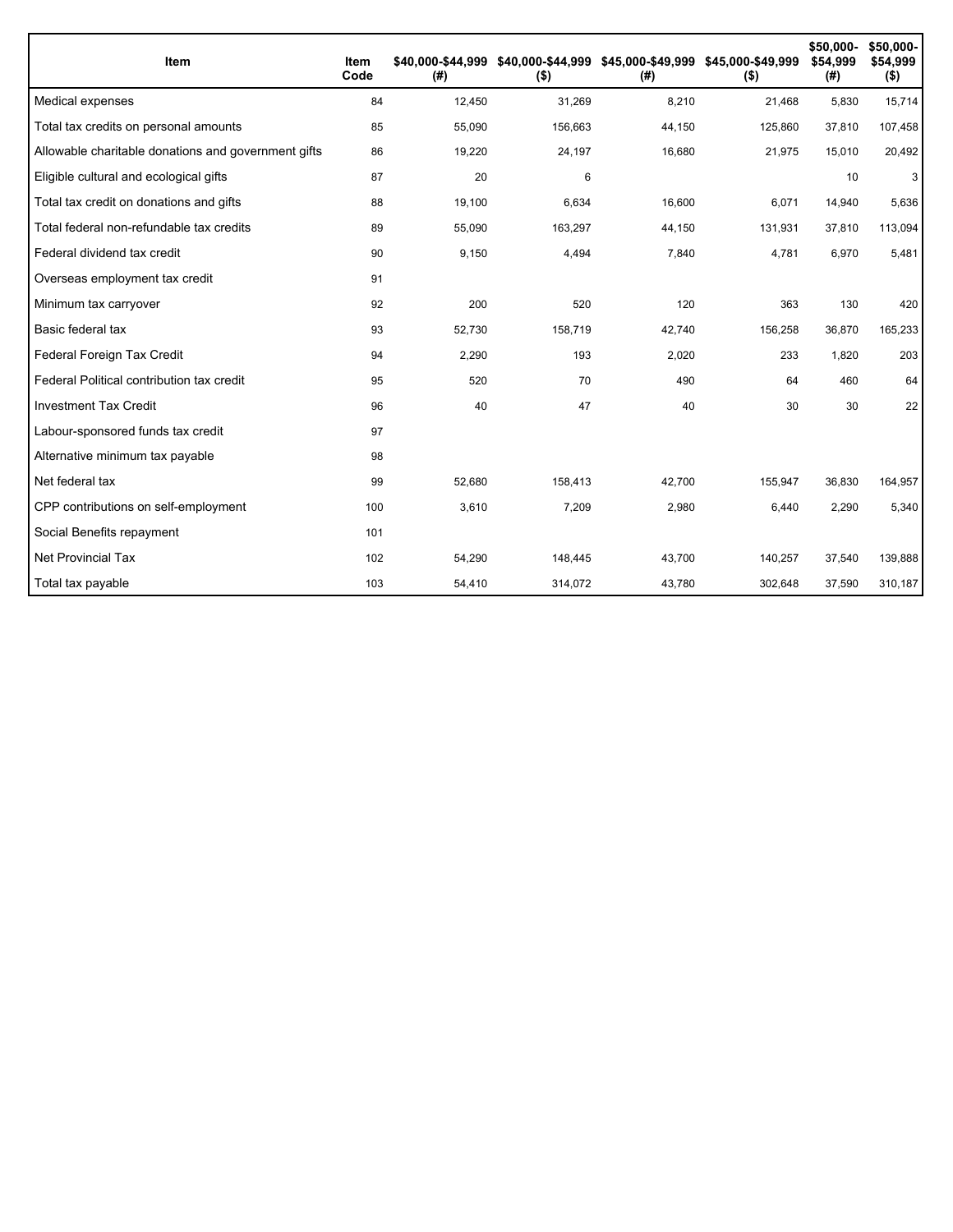| Item                                                                          | Item<br>Code   | (#)    | \$55,000-\$59,999 \$55,000-\$59,999 \$60,000-\$69,999 \$60,000-\$69,999 \$70,000-\$79,999 \$70,000-\$79,999<br>$($ \$) | (# )   | $($ \$)   | (# )   | $($ \$)   |
|-------------------------------------------------------------------------------|----------------|--------|------------------------------------------------------------------------------------------------------------------------|--------|-----------|--------|-----------|
| Number of taxable returns                                                     | $\mathbf{1}$   | 31,880 |                                                                                                                        | 52,280 |           | 38,920 |           |
| Number of non-taxable returns                                                 | $\overline{c}$ | 120    |                                                                                                                        | 170    |           | 70     |           |
| Total number of returns                                                       | 3              | 32,000 |                                                                                                                        | 52,450 |           | 38,990 |           |
| Employment income                                                             | 4              | 26,500 | 1,334,513                                                                                                              | 44,040 | 2,504,345 | 34,120 | 2,265,571 |
| Commissions (from employment)                                                 | 5              | 780    | 13,501                                                                                                                 | 1,230  | 24,579    | 940    | 25,112    |
| Other employment income                                                       | 6              | 3,120  | 7,919                                                                                                                  | 5,720  | 13,556    | 4,600  | 10,570    |
| Old Age Security pension (OASP)                                               | $\overline{7}$ | 5,240  | 32,179                                                                                                                 | 7,950  | 48,622    | 4,960  | 30,224    |
| CPP or QPP benefits                                                           | 8              | 7,400  | 58,763                                                                                                                 | 11,400 | 91,316    | 7,130  | 56,989    |
| Other pensions or superannuation                                              | 9              | 6,160  | 180,150                                                                                                                | 9,610  | 304,639   | 6,040  | 198,977   |
| Elected split-pension amount                                                  | 10             | 1,310  | 14,055                                                                                                                 | 2,480  | 29,606    | 1,610  | 19,090    |
| Universal Child Care Benefit (UCCB)                                           | 11             | 1,300  | 1,897                                                                                                                  | 2,040  | 2,928     | 1,270  | 1,878     |
| Employment Insurance and other<br>benefits                                    | 12             | 2,290  | 16,378                                                                                                                 | 3,150  | 22,476    | 1,780  | 11,535    |
| Taxable amount of dividends from<br>taxable Canadian corporations             | 13             | 6,350  | 38,970                                                                                                                 | 11,360 | 89,920    | 9,150  | 86,156    |
| Interest and other investment income                                          | 14             | 9,400  | 15,783                                                                                                                 | 16,080 | 27,961    | 12,340 | 22,660    |
| Net partnership income (Limited or<br>non-active partners only)               | 15             | 80     | 43                                                                                                                     | 180    | 305       | 170    | 91        |
| Net rental income                                                             | 16             | 1,680  | 6,514                                                                                                                  | 3,190  | 13,870    | 2,390  | 10,388    |
| Taxable capital gains                                                         | 17             | 3,770  | 11,876                                                                                                                 | 6,780  | 26,098    | 5,530  | 27,335    |
| Registered retirement savings plan<br>income (RRSP)                           | 18             | 3,860  | 19,902                                                                                                                 | 6,350  | 37,197    | 4,530  | 28,225    |
| Other income                                                                  | 19             | 6,970  | 21,521                                                                                                                 | 12,050 | 41,636    | 9,430  | 35,293    |
| Net business income                                                           | 20             | 2,280  | 38,090                                                                                                                 | 3,700  | 68,045    | 2,740  | 48,434    |
| Net professional income                                                       | 21             | 280    | 4,900                                                                                                                  | 570    | 10,433    | 530    | 11,377    |
| Net commission income                                                         | 22             | 240    | 4,695                                                                                                                  | 380    | 8,918     | 290    | 7,805     |
| Net farming income                                                            | 23             | 890    | 8,680                                                                                                                  | 1,610  | 18,455    | 1,200  | 12,967    |
| Net fishing income                                                            | 24             | 10     | 82                                                                                                                     | 40     | 344       | 30     | 80        |
| Workers' compensation benefits                                                | 25             | 1,000  | 5,604                                                                                                                  | 1,530  | 8,689     | 900    | 4,708     |
| Social assistance payments                                                    | 26             | 20     | 114                                                                                                                    | 30     | 146       | 20     | 80        |
| Net federal supplements                                                       | 27             | 100    | 284                                                                                                                    | 110    | 353       | 50     | 200       |
| Total income assessed                                                         | 28             | 32,000 | 1,837,758                                                                                                              | 52,450 | 3,396,816 | 38,990 | 2,917,134 |
| Registered pension plan contributions<br>(RPP)                                | 29             | 14,050 | 44,814                                                                                                                 | 24,510 | 91,329    | 20,710 | 94,393    |
| RRSP deduction                                                                | 30             | 12,840 | 46,133                                                                                                                 | 22,200 | 92,678    | 18,920 | 90,363    |
| Deduction for elected split-pension<br>amount                                 | 31             | 2,880  | 35,187                                                                                                                 | 4,250  | 57,259    | 2,870  | 38,295    |
| Annual union, professional, or like<br>dues                                   | 32             | 12,530 | 8,996                                                                                                                  | 22,050 | 18,096    | 18,830 | 17,492    |
| Child care expenses                                                           | 33             | 1,990  | 7,666                                                                                                                  | 3,050  | 12,117    | 2,260  | 9,380     |
| Business investment loss                                                      | 34             |        |                                                                                                                        | 20     | 320       | 20     | 276       |
| Moving expenses                                                               | 35             | 110    | 511                                                                                                                    | 230    | 1,296     | 160    | 875       |
| Support payments made                                                         | 36             | 80     | 569                                                                                                                    | 180    | 1,480     | 190    | 1,531     |
| Carrying charges and interest<br>expenses                                     | 37             | 4,660  | 3,660                                                                                                                  | 7,990  | 7,518     | 6,430  | 7,497     |
| Deductions for CPP/QPP contributions<br>on self-employment and other earnings | 38             | 1,650  | 2,230                                                                                                                  | 2,420  | 3,568     | 1,530  | 2,311     |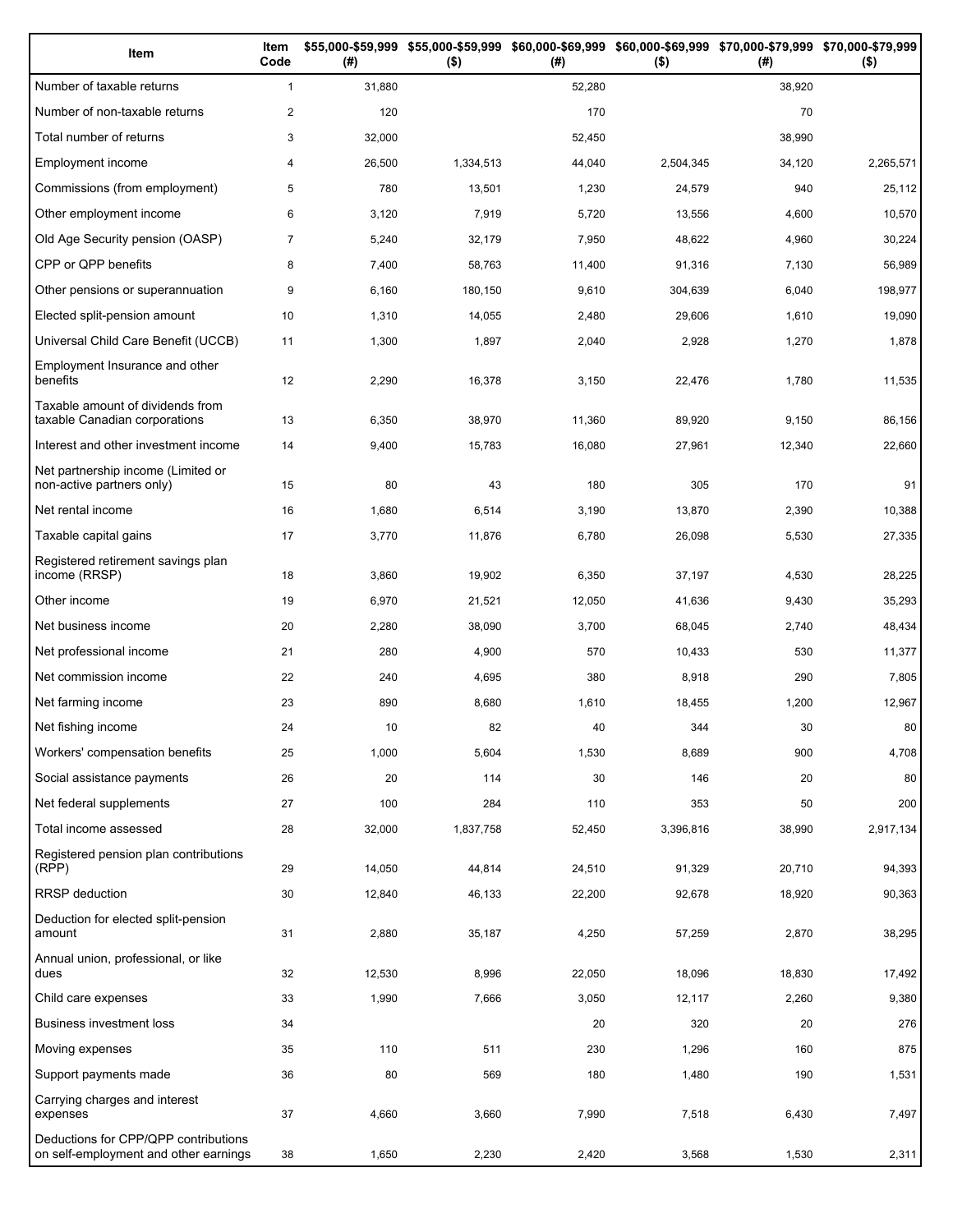| Item                                                                                              | Item<br>Code | (# )   | \$55,000-\$59,999 \$55,000-\$59,999 \$60,000-\$69,999 \$60,000-\$69,999 \$70,000-\$79,999 \$70,000-\$79,999<br>$($ \$) | (# )   | $($ \$)   | (# )   | $($ \$)   |
|---------------------------------------------------------------------------------------------------|--------------|--------|------------------------------------------------------------------------------------------------------------------------|--------|-----------|--------|-----------|
| Deductions for provincial parental<br>insurance plan (PPIP) premiums on<br>self-employment income | 39           |        |                                                                                                                        |        |           |        |           |
| Exploration and development expenses                                                              | 40           | 40     | 150                                                                                                                    | 110    | 215       | 130    | 336       |
| Other employment expenses                                                                         | 41           | 2,060  | 8,948                                                                                                                  | 3,950  | 18,123    | 3,060  | 13,883    |
| Clergy residence deduction                                                                        | 42           | 170    | 2,377                                                                                                                  | 250    | 3,743     | 150    | 2,327     |
| Other deductions                                                                                  | 43           | 680    | 1,366                                                                                                                  | 1,020  | 1,758     | 760    | 1,936     |
| Total deductions before adjustments                                                               | 44           | 27,600 | 162,707                                                                                                                | 45,940 | 309,516   | 35,330 | 280,904   |
| Social benefits repayment                                                                         | 45           | 30     | 3                                                                                                                      | 960    | 868       | 2,480  | 1,930     |
| Net income after adjustments                                                                      | 46           | 32,000 | 1,675,053                                                                                                              | 52,450 | 3,086,644 | 38,990 | 2,634,303 |
| Canadian Forces personnel and police<br>deduction                                                 | 47           | 60     | 1,246                                                                                                                  | 120    | 2,527     | 50     | 1,337     |
| Security options deductions                                                                       | 48           | 30     | 83                                                                                                                     | 40     | 152       | 40     | 161       |
| Other payments deductions                                                                         | 49           | 1,110  | 6,002                                                                                                                  | 1,660  | 9,188     | 960    | 4,987     |
| Non-capital losses of other years                                                                 | 50           | 30     | 223                                                                                                                    | 40     | 632       | 20     | 297       |
| Net capital losses of other years                                                                 | 51           | 900    | 1,281                                                                                                                  | 1,640  | 2,487     | 1,400  | 2,394     |
| Capital gains deduction                                                                           | 52           | 140    | 3,123                                                                                                                  | 320    | 8,191     | 340    | 10,848    |
| Northern residents deductions                                                                     | 53           | 670    | 1,895                                                                                                                  | 1,240  | 3,699     | 1,140  | 3,648     |
| Additional deductions                                                                             | 54           | 120    | 162                                                                                                                    | 200    | 492       | 130    | 455       |
| Farming/fishing losses of prior years                                                             | 55           | 30     | 371                                                                                                                    | 70     | 737       | 50     | 584       |
| Total deductions from net income                                                                  | 56           | 2,980  | 14,392                                                                                                                 | 5,140  | 28,104    | 3,950  | 24,713    |
| Taxable income assessed                                                                           | 57           | 32,000 | 1,660,685                                                                                                              | 52,440 | 3,058,560 | 38,980 | 2,609,684 |
| Basic personal amount                                                                             | 58           | 32,000 | 353,134                                                                                                                | 52,450 | 578,832   | 38,990 | 430,280   |
| Age amount                                                                                        | 59           | 5,240  | 23,079                                                                                                                 | 7,960  | 26,671    | 4,980  | 10,609    |
| Spouse or common-law partner<br>amount                                                            | 60           | 2,540  | 18,372                                                                                                                 | 4,360  | 32,140    | 3,260  | 24,123    |
| Amount for eligible dependant                                                                     | 61           | 930    | 9,459                                                                                                                  | 1,410  | 14,470    | 1,140  | 11,733    |
| Amount for children 17 and under                                                                  | 62           | 5,940  | 24,499                                                                                                                 | 10,630 | 43,145    | 8,980  | 36,969    |
| Amount for infirm dependants age 18<br>or older                                                   | 63           | 50     | 264                                                                                                                    | 90     | 475       | 60     | 341       |
| CPP or QPP contributions through<br>employment                                                    | 64           | 25,390 | 55,455                                                                                                                 | 42,110 | 93,688    | 32,780 | 73,958    |
| CPP or QPP contributions on<br>self-employment and other earnings                                 | 65           | 1,650  | 2,230                                                                                                                  | 2,420  | 3,568     | 1,530  | 2,311     |
| Employment Insurance premiums                                                                     | 66           | 24,940 | 20,703                                                                                                                 | 40,950 | 34,489    | 31,790 | 27,195    |
| PPIP premiums paid                                                                                | 67           |        |                                                                                                                        |        |           |        |           |
| PPIP premiums payable on<br>employment income                                                     | 68           |        |                                                                                                                        |        |           |        |           |
| PPIP premiums payable on<br>self-employment income                                                | 69           |        |                                                                                                                        |        |           |        |           |
| Volunteer firefighters' amount                                                                    | 70           | 110    | 324                                                                                                                    | 160    | 468       | 140    | 414       |
| Canada employment amount                                                                          | 71           | 27,030 | 29,701                                                                                                                 | 44,900 | 49,397    | 34,610 | 38,258    |
| Public transit amount                                                                             | 72           | 1,570  | 994                                                                                                                    | 2,360  | 1,502     | 1,800  | 1,138     |
| Children's fitness amount                                                                         | 73           | 2,960  | 1,492                                                                                                                  | 5,710  | 2,951     | 5,340  | 2,953     |
| Children's arts amount                                                                            | 74           | 1,050  | 479                                                                                                                    | 2,020  | 947       | 1,960  | 986       |
| Home buyers' amount                                                                               | 75           | 560    | 2,631                                                                                                                  | 920    | 4,315     | 560    | 2,689     |
| Pension income amount                                                                             | 76           | 6,910  | 13,596                                                                                                                 | 10,810 | 21,281    | 6,970  | 13,683    |
| Caregiver amount                                                                                  | 77           | 310    | 1,672                                                                                                                  | 530    | 3,044     | 400    | 2,255     |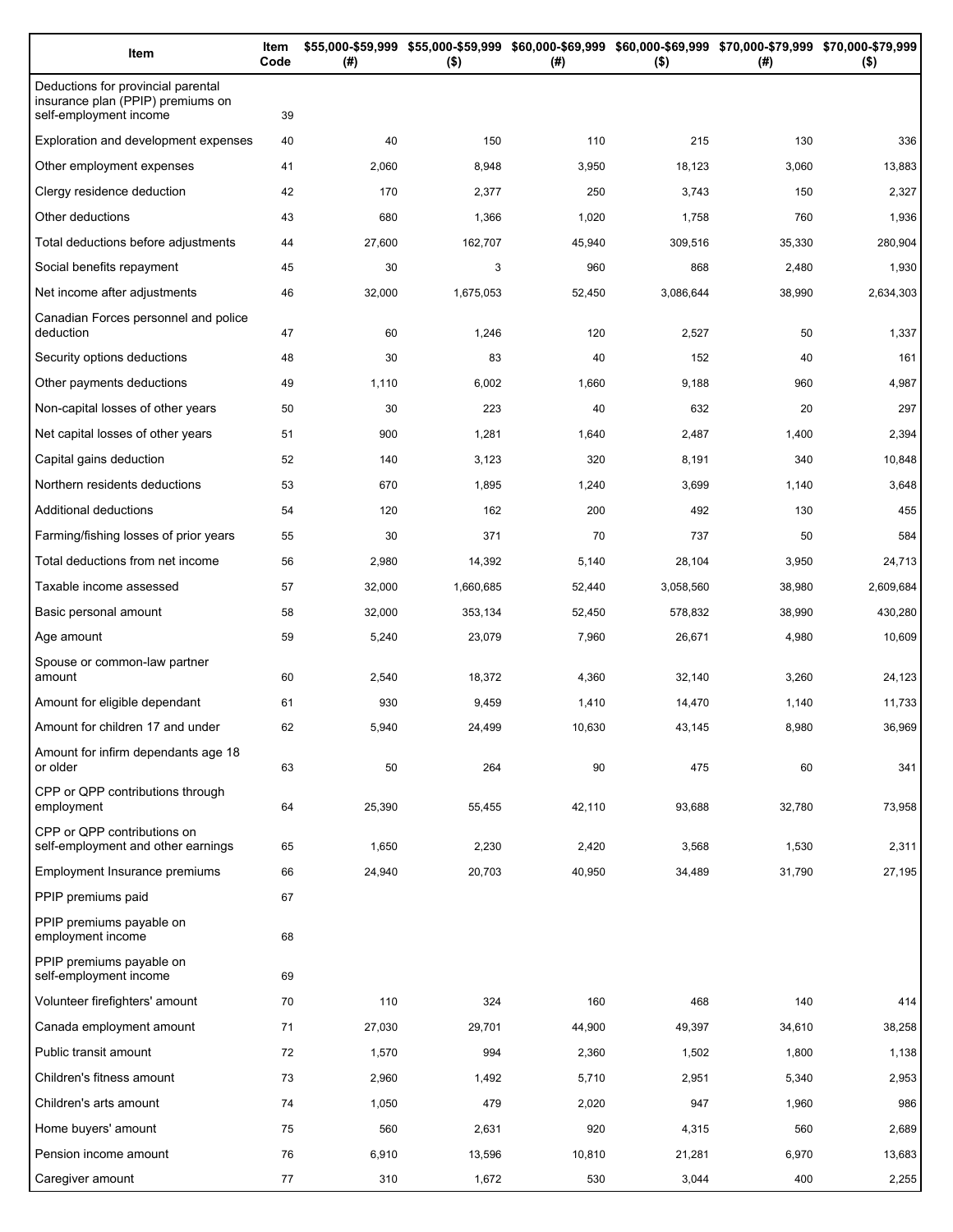| Item                                                                 | Item<br>Code | (#)    | \$55,000-\$59,999 \$55,000-\$59,999 \$60,000-\$69,999 \$60,000-\$69,999 \$70,000-\$79,999 \$70,000-\$79,999<br>$($ \$) | (#)    | $($ \$) | (#)    | $($ \$) |
|----------------------------------------------------------------------|--------------|--------|------------------------------------------------------------------------------------------------------------------------|--------|---------|--------|---------|
| Disability amount                                                    | 78           | 1,010  | 7,789                                                                                                                  | 1,400  | 10,797  | 860    | 6,627   |
| Disability amount transferred from a<br>dependant                    | 79           | 540    | 5,516                                                                                                                  | 930    | 9.694   | 760    | 8,074   |
| Interest paid on student loans                                       | 80           | 850    | 443                                                                                                                    | 1,460  | 827     | 950    | 498     |
| Tuition, education, and textbook<br>amounts                          | 81           | 1,990  | 11,946                                                                                                                 | 3,060  | 17,858  | 2,050  | 9,496   |
| Tuition, education, and textbook<br>amounts transferred from a child | 82           | 1,020  | 4,778                                                                                                                  | 1,860  | 8,719   | 1,780  | 8,652   |
| Amounts transferred from spouse or<br>common-law partner             | 83           | 970    | 5,075                                                                                                                  | 1,510  | 7,674   | 1,040  | 5,150   |
| Medical expenses                                                     | 84           | 4,180  | 11,701                                                                                                                 | 5,980  | 17,309  | 3,540  | 11,006  |
| Total tax credits on personal amounts                                | 85           | 32,000 | 90,808                                                                                                                 | 52,450 | 147,650 | 38,990 | 109,425 |
| Allowable charitable donations and<br>government gifts               | 86           | 13,160 | 17,914                                                                                                                 | 22,610 | 34,828  | 17,770 | 29,015  |
| Eligible cultural and ecological gifts                               | 87           |        |                                                                                                                        |        |         |        |         |
| Total tax credit on donations and gifts                              | 88           | 13,090 | 4,926                                                                                                                  | 22,530 | 9.635   | 17.710 | 8,051   |
| Total federal non-refundable tax credits                             | 89           | 32,000 | 95,734                                                                                                                 | 52,450 | 157,285 | 38,990 | 117,475 |
| Federal dividend tax credit                                          | 90           | 6,370  | 5,266                                                                                                                  | 11,400 | 12,275  | 9,200  | 11,810  |
| Overseas employment tax credit                                       | 91           |        |                                                                                                                        |        |         |        |         |
| Minimum tax carryover                                                | 92           | 120    | 394                                                                                                                    | 210    | 827     | 170    | 509     |
| Basic federal tax                                                    | 93           | 31,500 | 167,864                                                                                                                | 51,780 | 344,026 | 38,670 | 326,112 |
| Federal Foreign Tax Credit                                           | 94           | 1,600  | 193                                                                                                                    | 2,970  | 442     | 2,570  | 494     |
| Federal Political contribution tax credit                            | 95           | 390    | 63                                                                                                                     | 730    | 110     | 610    | 108     |
| <b>Investment Tax Credit</b>                                         | 96           | 20     | 14                                                                                                                     | 50     | 66      | 50     | 56      |
| Labour-sponsored funds tax credit                                    | 97           |        |                                                                                                                        | 10     | 9       | 20     | 10      |
| Alternative minimum tax payable                                      | 98           |        |                                                                                                                        | 10     | 10      | 30     | 14      |
| Net federal tax                                                      | 99           | 31,480 | 167,597                                                                                                                | 51,750 | 343,422 | 38,630 | 325,456 |
| CPP contributions on self-employment                                 | 100          | 1,650  | 4,461                                                                                                                  | 2,420  | 7,136   | 1,530  | 4,622   |
| Social Benefits repayment                                            | 101          | 30     | 3                                                                                                                      | 960    | 868     | 2,480  | 1,930   |
| <b>Net Provincial Tax</b>                                            | 102          | 31,850 | 134,726                                                                                                                | 52,250 | 261,722 | 38,890 | 241,302 |
| Total tax payable                                                    | 103          | 31,880 | 306,792                                                                                                                | 52,280 | 613,156 | 38,920 | 573,313 |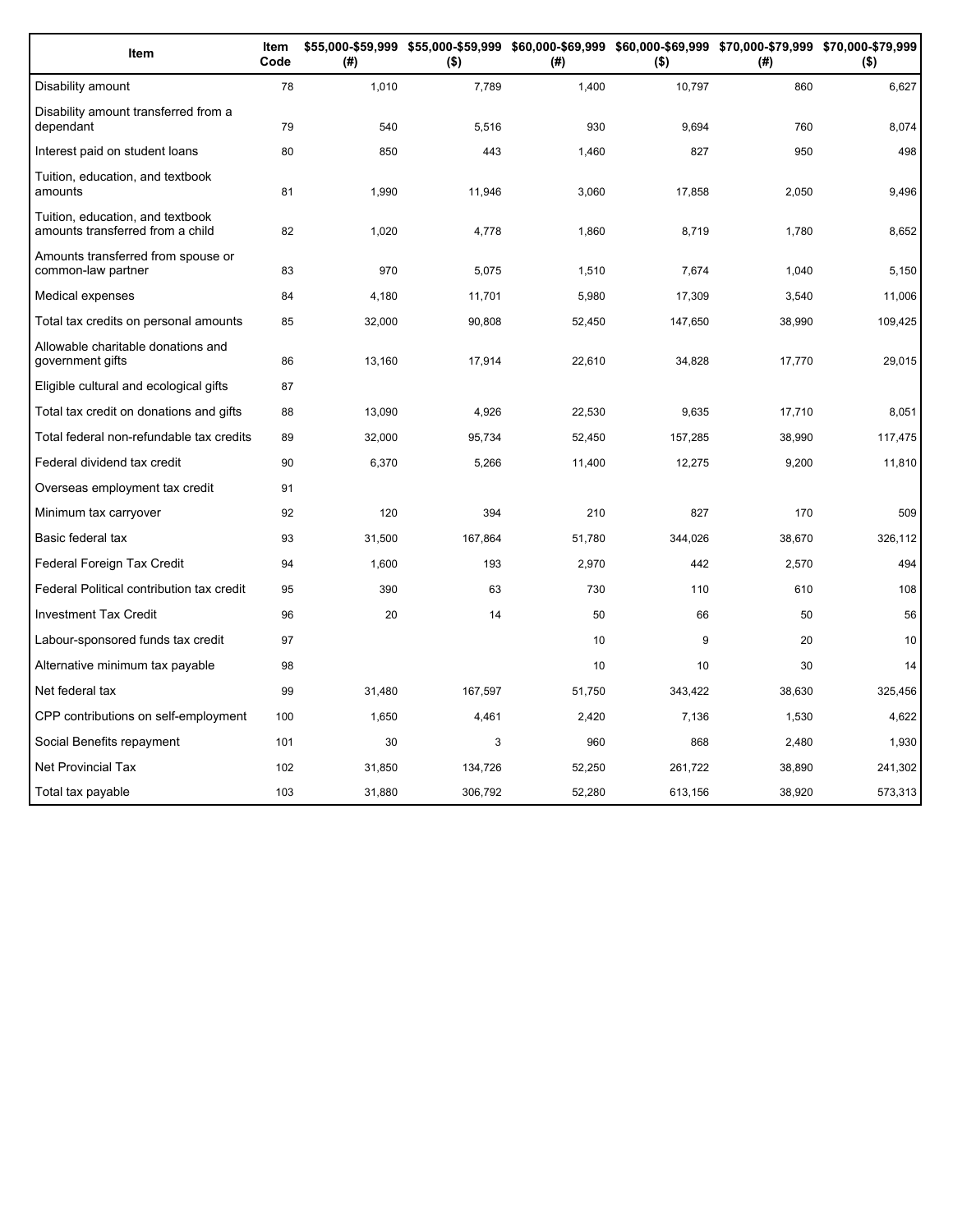| Item                                                              | Item<br>Code   | (# )   | $($ \$)   | (# )   | $($ \$)   | \$80,000-\$89,999 \$80,000-\$89,999 \$90,000-\$99,999 \$90,000-\$99,999 \$100,000-\$149,999 \$100,000-\$149,999<br>(#) | $($ \$)   |
|-------------------------------------------------------------------|----------------|--------|-----------|--------|-----------|------------------------------------------------------------------------------------------------------------------------|-----------|
| Number of taxable returns                                         | $\mathbf{1}$   | 29,330 |           | 18,440 |           | 35,510                                                                                                                 |           |
| Number of non-taxable returns                                     | $\overline{2}$ | 30     |           | 20     |           | 50                                                                                                                     |           |
| Total number of returns                                           | 3              | 29,370 |           | 18,460 |           | 35,560                                                                                                                 |           |
| <b>Employment income</b>                                          | 4              | 26,520 | 2,014,061 | 16,600 | 1,383,894 | 31,580                                                                                                                 | 3,127,161 |
| Commissions (from employment)                                     | 5              | 760    | 24,162    | 610    | 23,938    | 1,450                                                                                                                  | 77,880    |
| Other employment income                                           | 6              | 3,510  | 7,822     | 2,440  | 5,464     | 5,380                                                                                                                  | 18,669    |
| Old Age Security pension (OASP)                                   | $\overline{7}$ | 2,740  | 16,502    | 1,840  | 10,930    | 3,730                                                                                                                  | 20,910    |
| CPP or QPP benefits                                               | 8              | 4,150  | 33,705    | 2,810  | 22,938    | 5,470                                                                                                                  | 44,765    |
| Other pensions or superannuation                                  | 9              | 3,520  | 123,414   | 2,490  | 89,906    | 5,030                                                                                                                  | 193,951   |
| Elected split-pension amount                                      | 10             | 910    | 6,905     | 570    | 4,642     | 1,020                                                                                                                  | 7,427     |
| Universal Child Care Benefit<br>(UCCB)                            | 11             | 810    | 1,183     | 370    | 560       | 520                                                                                                                    | 787       |
| Employment Insurance and other<br>benefits                        | 12             | 1,020  | 6,412     | 570    | 3,406     | 800                                                                                                                    | 4,391     |
| Taxable amount of dividends from<br>taxable Canadian corporations | 13             | 7,240  | 75,874    | 5,130  | 59,538    | 12,520                                                                                                                 | 238,442   |
| Interest and other investment<br>income                           | 14             | 9,580  | 16,869    | 6,480  | 12,647    | 14,220                                                                                                                 | 36,229    |
| Net partnership income (Limited<br>or non-active partners only)   | 15             | 170    | $-17$     | 110    | 211       | 450                                                                                                                    | 1,090     |
| Net rental income                                                 | 16             | 1,920  | 8,262     | 1,410  | 6,054     | 2,970                                                                                                                  | 17,655    |
| Taxable capital gains                                             | 17             | 4,410  | 22,756    | 3,130  | 20,127    | 7,520                                                                                                                  | 80,405    |
| Registered retirement savings<br>plan income (RRSP)               | 18             | 3,250  | 21,580    | 2,160  | 16,678    | 3,910                                                                                                                  | 47,031    |
| Other income                                                      | 19             | 7,210  | 31,292    | 5,080  | 26,211    | 11,400                                                                                                                 | 97,786    |
| Net business income                                               | 20             | 1,940  | 37,380    | 1,340  | 28,631    | 2,620                                                                                                                  | 76,654    |
| Net professional income                                           | 21             | 430    | 11,391    | 340    | 9,612     | 1,150                                                                                                                  | 60,799    |
| Net commission income                                             | 22             | 210    | 6,948     | 170    | 7,515     | 400                                                                                                                    | 23,842    |
| Net farming income                                                | 23             | 830    | 13,111    | 540    | 9,806     | 1,270                                                                                                                  | 24,435    |
| Net fishing income                                                | 24             | 20     | 8         |        |           | 20                                                                                                                     | 118       |
| Workers' compensation benefits                                    | 25             | 550    | 3,376     | 370    | 2,386     | 510                                                                                                                    | 3,880     |
| Social assistance payments                                        | 26             | 10     | 67        |        |           | 10                                                                                                                     | 63        |
| Net federal supplements                                           | 27             | 40     | 125       | 30     | 83        | 80                                                                                                                     | 229       |
| Total income assessed                                             | 28             | 29,370 | 2,484,538 | 18,460 | 1,746,507 | 35,560                                                                                                                 | 4,207,048 |
| Registered pension plan<br>contributions (RPP)                    | 29             | 17,360 | 93,920    | 10,320 | 59,942    | 17,170                                                                                                                 | 110,454   |
| <b>RRSP</b> deduction                                             | 30             | 16,040 | 87,518    | 10,520 | 71,149    | 21,800                                                                                                                 | 225,573   |
| Deduction for elected<br>split-pension amount                     | 31             | 1,770  | 25,839    | 1,310  | 20,575    | 2,680                                                                                                                  | 47,290    |
| Annual union, professional, or like<br>dues                       | 32             | 15,770 | 15,943    | 9,030  | 9,423     | 14,350                                                                                                                 | 15,822    |
| Child care expenses                                               | 33             | 1,550  | 5,979     | 790    | 3,203     | 1,200                                                                                                                  | 4,833     |
| <b>Business investment loss</b>                                   | 34             | 20     | 364       | 20     | 410       | 20                                                                                                                     | 453       |
| Moving expenses                                                   | 35             | 140    | 1,131     | 80     | 628       | 170                                                                                                                    | 1,529     |
| Support payments made                                             | 36             | 150    | 1,232     | 120    | 1,379     | 370                                                                                                                    | 5,173     |
| Carrying charges and interest<br>expenses                         | 37             | 5,040  | 6,652     | 3,580  | 5,308     | 8,360                                                                                                                  | 16,341    |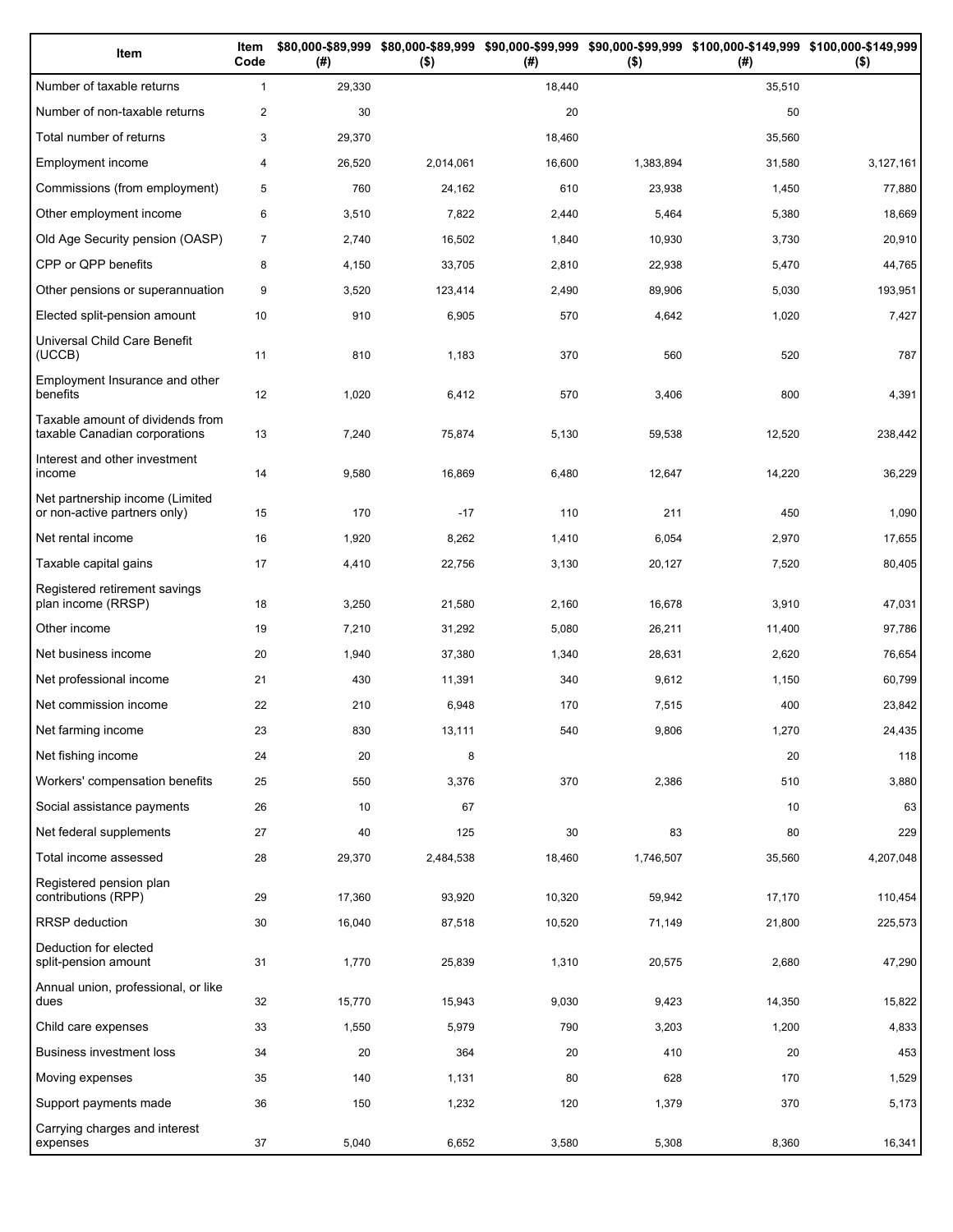| Item                                                                                              | Item<br>Code | (# )   | $($ \$)   | (#)    | $($ \$)   | \$80,000-\$89,999 \$80,000-\$89,999 \$90,000-\$99,999 \$90,000-\$99,999 \$100,000-\$149,999 \$100,000-\$149,999<br>(#) | $($ \$)   |
|---------------------------------------------------------------------------------------------------|--------------|--------|-----------|--------|-----------|------------------------------------------------------------------------------------------------------------------------|-----------|
| Deductions for CPP/QPP<br>contributions on self-employment<br>and other earnings                  | 38           | 1,010  | 1,727     | 730    | 1,254     | 1,870                                                                                                                  | 3,359     |
| Deductions for provincial parental<br>insurance plan (PPIP) premiums<br>on self-employment income | 39           |        |           |        |           |                                                                                                                        |           |
| Exploration and development<br>expenses                                                           | 40           | 130    | 445       | 80     | 419       | 340                                                                                                                    | 1,923     |
| Other employment expenses                                                                         | 41           | 2,230  | 10,063    | 1,700  | 8,025     | 4,080                                                                                                                  | 21,432    |
| Clergy residence deduction                                                                        | 42           | 60     | 985       | 40     | 572       | 50                                                                                                                     | 884       |
| Other deductions                                                                                  | 43           | 560    | 1,983     | 400    | 1,769     | 850                                                                                                                    | 8,847     |
| Total deductions before<br>adjustments                                                            | 44           | 27,320 | 253,804   | 17,220 | 184,057   | 33,050                                                                                                                 | 463,947   |
| Social benefits repayment                                                                         | 45           | 2,070  | 3,206     | 1,590  | 3,755     | 3,460                                                                                                                  | 14,549    |
| Net income after adjustments                                                                      | 46           | 29,360 | 2,227,617 | 18,450 | 1,558,799 | 35,560                                                                                                                 | 3,728,976 |
| Canadian Forces personnel and<br>police deduction                                                 | 47           | 20     | 507       | 10     | 362       | 30                                                                                                                     | 1,105     |
| Security options deductions                                                                       | 48           | 40     | 142       | 30     | 99        | 120                                                                                                                    | 683       |
| Other payments deductions                                                                         | 49           | 610    | 3,565     | 400    | 2,478     | 570                                                                                                                    | 4,106     |
| Non-capital losses of other years                                                                 | 50           | 20     | 323       | 20     | 339       | 30                                                                                                                     | 644       |
| Net capital losses of other years                                                                 | 51           | 1,090  | 1,912     | 800    | 1,370     | 2,080                                                                                                                  | 5,029     |
| Capital gains deduction                                                                           | 52           | 230    | 8,541     | 210    | 9,359     | 670                                                                                                                    | 41,090    |
| Northern residents deductions                                                                     | 53           | 1,250  | 4,283     | 1,020  | 3,629     | 2,370                                                                                                                  | 9,376     |
| Additional deductions                                                                             | 54           | 90     | 298       | 60     | 204       | 130                                                                                                                    | 1,102     |
| Farming/fishing losses of prior<br>years                                                          | 55           | 40     | 572       | 30     | 374       | 80                                                                                                                     | 1,441     |
| Total deductions from net income                                                                  | 56           | 3,210  | 20,147    | 2,440  | 18,214    | 5,710                                                                                                                  | 64,579    |
| Taxable income assessed                                                                           | 57           | 29,360 | 2,207,486 | 18,450 | 1,540,600 | 35,540                                                                                                                 | 3,664,703 |
| Basic personal amount                                                                             | 58           | 29,370 | 324,062   | 18,460 | 203,667   | 35,560                                                                                                                 | 392,441   |
| Age amount                                                                                        | 59           | 1,910  | 3,366     | 730    | 1,383     | 660                                                                                                                    | 1,408     |
| Spouse or common-law partner<br>amount                                                            | 60           | 2,670  | 19,854    | 1,740  | 13,239    | 3,890                                                                                                                  | 30,174    |
| Amount for eligible dependant                                                                     | 61           | 870    | 9,040     | 540    | 5,455     | 750                                                                                                                    | 7,550     |
| Amount for children 17 and under                                                                  | 62           | 7,610  | 31,188    | 5,040  | 20,849    | 9,740                                                                                                                  | 40,459    |
| Amount for infirm dependants age<br>18 or older                                                   | 63           | 40     | 211       | 30     | 140       | 60                                                                                                                     | 296       |
| CPP or QPP contributions<br>through employment                                                    | 64           | 25,670 | 58,561    | 16,040 | 36,590    | 30,290                                                                                                                 | 68,844    |
| CPP or QPP contributions on<br>self-employment and other<br>earnings                              | 65           | 1,010  | 1,727     | 730    | 1,254     | 1,870                                                                                                                  | 3,359     |
| Employment Insurance premiums                                                                     | 66           | 24,860 | 21,505    | 15,350 | 13,310    | 27,760                                                                                                                 | 24,013    |
| PPIP premiums paid                                                                                | 67           |        |           |        |           |                                                                                                                        |           |
| PPIP premiums payable on                                                                          |              |        |           |        |           |                                                                                                                        |           |
| employment income                                                                                 | 68           |        |           |        |           |                                                                                                                        |           |
| PPIP premiums payable on<br>self-employment income                                                | 69           |        |           |        |           |                                                                                                                        |           |
| Volunteer firefighters' amount                                                                    | 70           | 80     | 249       | 80     | 228       | 140                                                                                                                    | 420       |
| Canada employment amount                                                                          | 71           | 26,820 | 29,703    | 16,810 | 18,624    | 31,950                                                                                                                 | 35,387    |
| Public transit amount                                                                             | 72           | 1,380  | 843       | 860    | 538       | 1,490                                                                                                                  | 932       |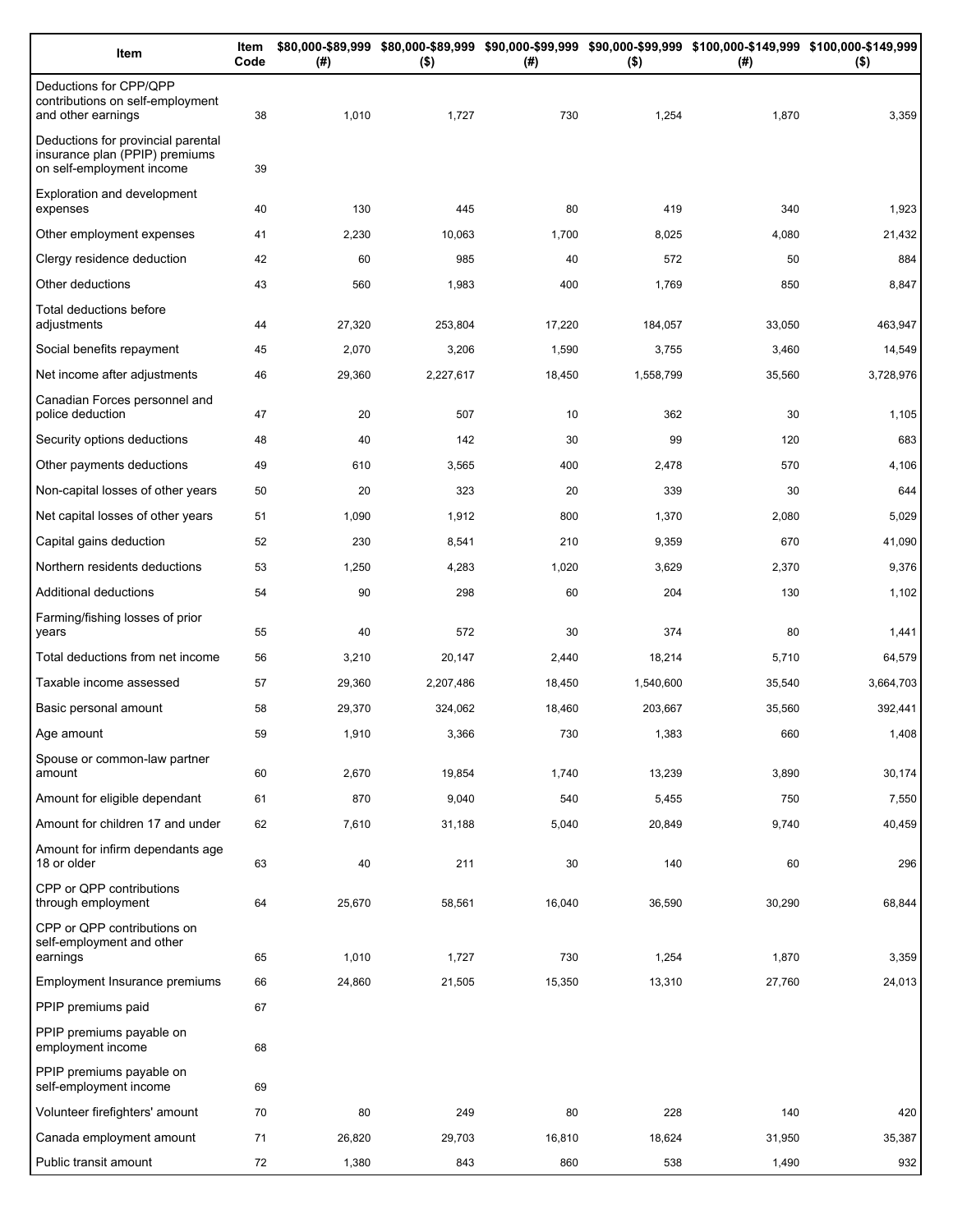| Item                                                                 | Item<br>Code | (# )   | $($ \$) | (#)    | $($ \$) | \$80,000-\$89,999 \$80,000-\$89,999 \$90,000-\$99,999 \$90,000-\$99,999 \$100,000-\$149,999 \$100,000-\$149,999<br>(#) | $($ \$)   |
|----------------------------------------------------------------------|--------------|--------|---------|--------|---------|------------------------------------------------------------------------------------------------------------------------|-----------|
| Children's fitness amount                                            | 73           | 4,870  | 2,860   | 3,220  | 1,921   | 6,400                                                                                                                  | 4,160     |
| Children's arts amount                                               | 74           | 1,960  | 1,001   | 1,300  | 694     | 2,790                                                                                                                  | 1,574     |
| Home buyers' amount                                                  | 75           | 310    | 1,437   | 150    | 703     | 250                                                                                                                    | 1,211     |
| Pension income amount                                                | 76           | 4,240  | 8,269   | 2,920  | 5,685   | 5,840                                                                                                                  | 11,261    |
| Caregiver amount                                                     | 77           | 350    | 2,030   | 210    | 1,209   | 380                                                                                                                    | 2,244     |
| Disability amount                                                    | 78           | 500    | 3,848   | 310    | 2,348   | 610                                                                                                                    | 4,702     |
| Disability amount transferred from<br>a dependant                    | 79           | 620    | 6,551   | 380    | 3,989   | 690                                                                                                                    | 7,188     |
| Interest paid on student loans                                       | 80           | 590    | 302     | 300    | 146     | 420                                                                                                                    | 220       |
| Tuition, education, and textbook<br>amounts                          | 81           | 1,530  | 7,037   | 780    | 3,172   | 1,140                                                                                                                  | 6,927     |
| Tuition, education, and textbook<br>amounts transferred from a child | 82           | 1,940  | 9,610   | 1,290  | 6,202   | 3,170                                                                                                                  | 16,280    |
| Amounts transferred from spouse<br>or common-law partner             | 83           | 810    | 4,064   | 490    | 2,321   | 980                                                                                                                    | 4,690     |
| Medical expenses                                                     | 84           | 2,180  | 6,949   | 1,280  | 4,851   | 2,540                                                                                                                  | 10,831    |
| Total tax credits on personal<br>amounts                             | 85           | 29,370 | 83,148  | 18,460 | 52,280  | 35,560                                                                                                                 | 101,497   |
| Allowable charitable donations<br>and government gifts               | 86           | 14,500 | 23,821  | 9,630  | 17,024  | 19,980                                                                                                                 | 47,116    |
| Eligible cultural and ecological<br>gifts                            | 87           |        |         |        |         |                                                                                                                        |           |
| Total tax credit on donations and<br>gifts                           | 88           | 14,470 | 6,604   | 9,600  | 4,731   | 19,910                                                                                                                 | 13,239    |
| Total federal non-refundable tax<br>credits                          | 89           | 29,370 | 89,752  | 18,460 | 57,012  | 35,560                                                                                                                 | 114,737   |
| Federal dividend tax credit                                          | 90           | 7,280  | 10,436  | 5,150  | 8,190   | 12,490                                                                                                                 | 32,611    |
| Overseas employment tax credit                                       | 91           |        |         |        |         | 20                                                                                                                     | 178       |
| Minimum tax carryover                                                | 92           | 100    | 295     | 80     | 267     | 240                                                                                                                    | 770       |
| Basic federal tax                                                    | 93           | 29,210 | 296,058 | 18,370 | 218,658 | 35,380                                                                                                                 | 576,836   |
| Federal Foreign Tax Credit                                           | 94           | 2,080  | 440     | 1,560  | 330     | 3,930                                                                                                                  | 1,782     |
| Federal Political contribution tax<br>credit                         | 95           | 470    | 79      | 350    | 60      | 820                                                                                                                    | 168       |
| Investment Tax Credit                                                | 96           | 60     | 39      | 40     | 39      | 150                                                                                                                    | 159       |
| Labour-sponsored funds tax credit                                    | 97           | 10     | 8       |        |         | 30                                                                                                                     | 18        |
| Alternative minimum tax payable                                      | 98           | 100    | 50      | 120    | 80      | 450                                                                                                                    | 804       |
| Net federal tax                                                      | 99           | 29,190 | 295,501 | 18,360 | 218,230 | 35,350                                                                                                                 | 574,766   |
| CPP contributions on<br>self-employment                              | 100          | 1,010  | 3,453   | 730    | 2,507   | 1,870                                                                                                                  | 6,718     |
| Social Benefits repayment                                            | 101          | 2,070  | 3,206   | 1,590  | 3,755   | 3,460                                                                                                                  | 14,549    |
| Net Provincial Tax                                                   | 102          | 29,300 | 221,439 | 18,430 | 165,135 | 35,470                                                                                                                 | 432,567   |
| Total tax payable                                                    | 103          | 29,330 | 523,604 | 18,440 | 389,631 | 35,510                                                                                                                 | 1,028,604 |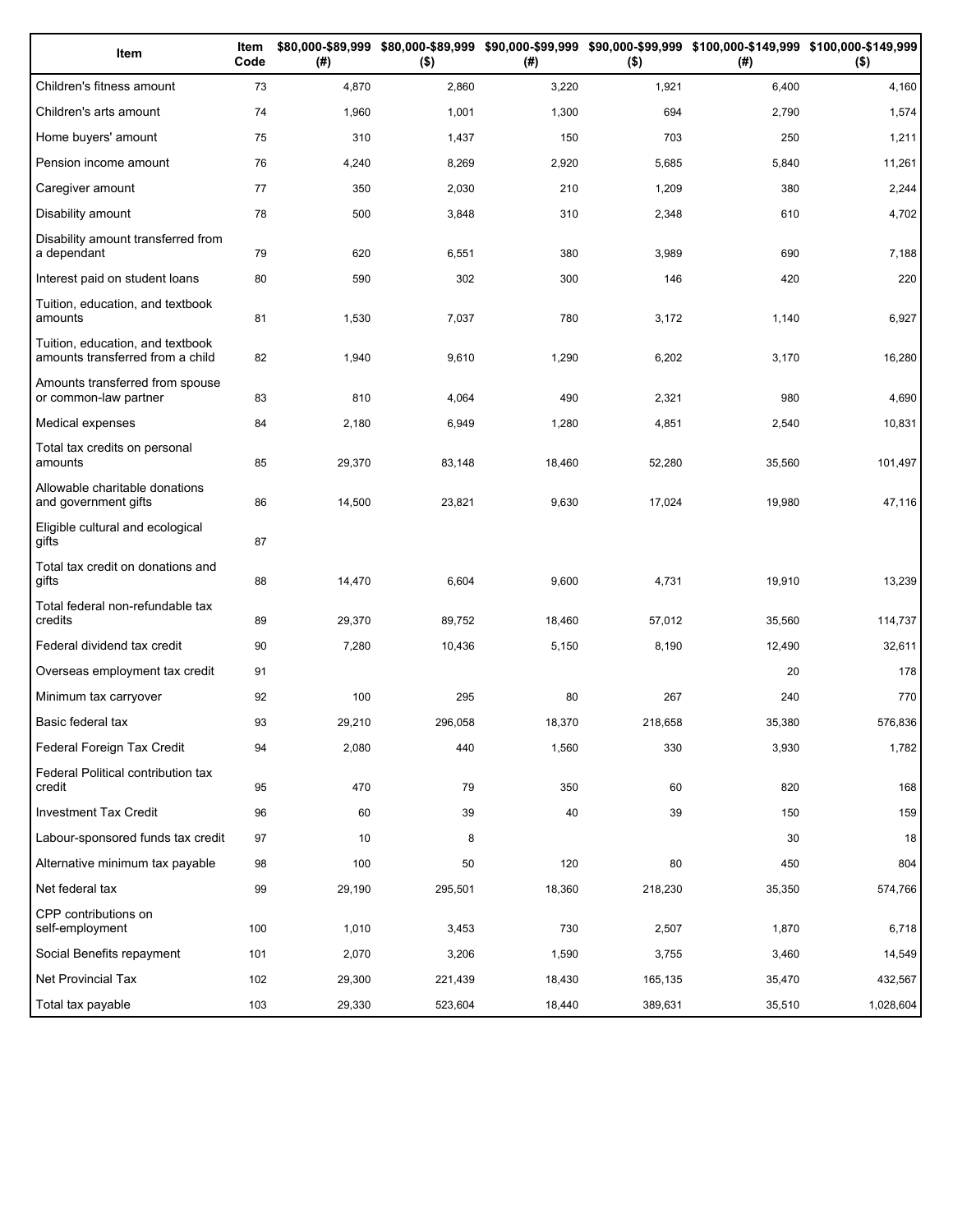| Item                                                                                           | Item<br>Code | \$150,000-\$249,999 \$150,000-\$249,999<br>(# ) | $($ \$)   | \$250,000<br>and<br>over (#) | \$250,000<br>and<br>over (\$) |
|------------------------------------------------------------------------------------------------|--------------|-------------------------------------------------|-----------|------------------------------|-------------------------------|
| Number of taxable returns                                                                      | $\mathbf{1}$ | 11,450                                          |           | 5,650                        |                               |
| Number of non-taxable returns                                                                  | 2            | 20                                              |           | 10                           |                               |
| Total number of returns                                                                        | 3            | 11,460                                          |           | 5,670                        |                               |
| Employment income                                                                              | 4            | 9,280                                           | 1,197,808 | 4,300                        | 1,261,071                     |
| Commissions (from employment)                                                                  | 5            | 710                                             | 72,558    | 290                          | 81,398                        |
| Other employment income                                                                        | 6            | 1,700                                           | 17,158    | 770                          | 28,483                        |
| Old Age Security pension (OASP)                                                                | 7            | 1,900                                           | 9,849     | 1,350                        | 6,491                         |
| CPP or QPP benefits                                                                            | 8            | 2,410                                           | 20,431    | 1,600                        | 13,589                        |
| Other pensions or superannuation                                                               | 9            | 2,130                                           | 97,785    | 1,120                        | 77,366                        |
| Elected split-pension amount                                                                   | 10           | 380                                             | 2,878     | 190                          | 922                           |
| Universal Child Care Benefit (UCCB)                                                            | 11           | 150                                             | 215       | 50                           | 76                            |
| Employment Insurance and other benefits                                                        | 12           | 160                                             | 856       | 30                           | 160                           |
| Taxable amount of dividends from taxable Canadian corporations                                 | 13           | 5,790                                           | 234,506   | 3,860                        | 538,868                       |
| Interest and other investment income                                                           | 14           | 5,930                                           | 29,964    | 3,970                        | 67,237                        |
| Net partnership income (Limited or non-active partners only)                                   | 15           | 370                                             | 1,179     | 480                          | 811                           |
| Net rental income                                                                              | 16           | 1,420                                           | 12,482    | 960                          | 26,198                        |
| Taxable capital gains                                                                          | 17           | 3,590                                           | 104,077   | 2,720                        | 354,350                       |
| Registered retirement savings plan income (RRSP)                                               | 18           | 1,150                                           | 31,515    | 460                          | 47,793                        |
| Other income                                                                                   | 19           | 5,020                                           | 94,135    | 3,090                        | 144,218                       |
| Net business income                                                                            | 20           | 1,010                                           | 56,884    | 540                          | 47,832                        |
| Net professional income                                                                        | 21           | 960                                             | 97,589    | 680                          | 143,332                       |
| Net commission income                                                                          | 22           | 210                                             | 21,877    | 110                          | 20,711                        |
| Net farming income                                                                             | 23           | 560                                             | 14,449    | 360                          | 17,489                        |
| Net fishing income                                                                             | 24           |                                                 |           |                              |                               |
| Workers' compensation benefits                                                                 | 25           | 50                                              | 856       | 20                           | 228                           |
| Social assistance payments                                                                     | 26           |                                                 |           |                              |                               |
| Net federal supplements                                                                        | 27           | 50                                              | 155       | 30                           | 74                            |
| Total income assessed                                                                          | 28           | 11,460                                          | 2,120,947 | 5,670                        | 2,879,088                     |
| Registered pension plan contributions (RPP)                                                    | 29           | 3,510                                           | 25,511    | 950                          | 7,877                         |
| <b>RRSP</b> deduction                                                                          | 30           | 7,380                                           | 141,620   | 3,370                        | 105,277                       |
| Deduction for elected split-pension amount                                                     | 31           | 1,010                                           | 18,809    | 380                          | 6,120                         |
| Annual union, professional, or like dues                                                       | 32           | 2,560                                           | 3,208     | 700                          | 1,099                         |
| Child care expenses                                                                            | 33           | 370                                             | 1,510     | 110                          | 489                           |
| <b>Business investment loss</b>                                                                | 34           | 10                                              | 491       | 10                           | 366                           |
| Moving expenses                                                                                | 35           | 50                                              | 765       | 10                           | 164                           |
| Support payments made                                                                          | 36           | 180                                             | 4,386     | 150                          | 7,004                         |
| Carrying charges and interest expenses                                                         | 37           | 3,980                                           | 14,370    | 2,700                        | 25,029                        |
| Deductions for CPP/QPP contributions on self-employment and other earnings                     | 38           | 1,140                                           | 2,190     | 690                          | 1,282                         |
| Deductions for provincial parental insurance plan (PPIP) premiums on<br>self-employment income | 39           |                                                 |           |                              |                               |
| Exploration and development expenses                                                           | 40           | 260                                             | 1,362     | 390                          | 7,820                         |
| Other employment expenses                                                                      | 41           | 1,440                                           | 12,172    | 630                          | 9,362                         |
| Clergy residence deduction                                                                     | 42           | 10                                              | 271       |                              |                               |
| Other deductions                                                                               | 43           | 410                                             | 9,653     | 320                          | 14,541                        |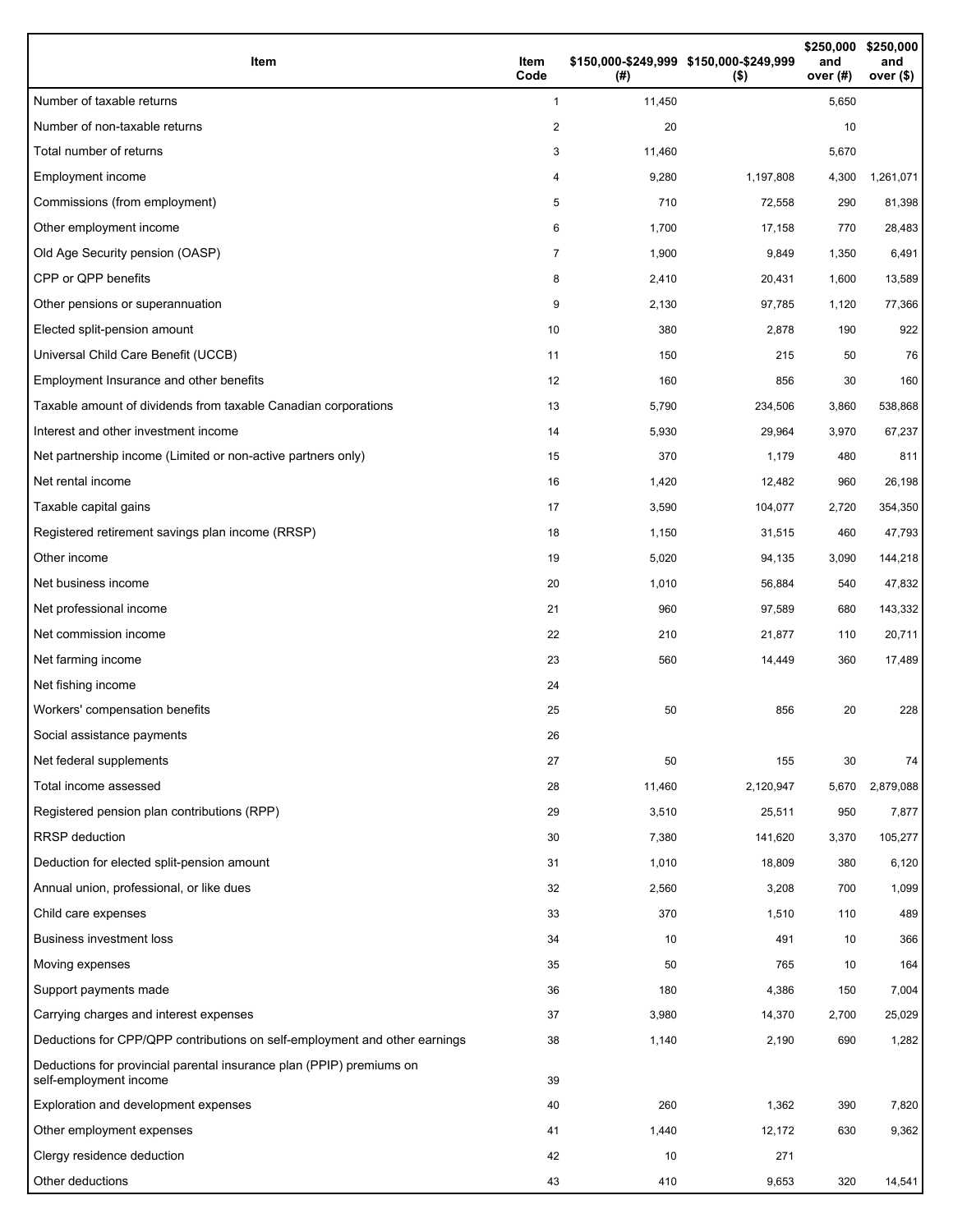| Item                                                              | <b>Item Code</b> | (# )   | \$150,000-\$249,999 \$150,000-\$249,999<br>$($ \$) | \$250,000<br>and<br>over (#) | \$250,000<br>and<br>over (\$) |
|-------------------------------------------------------------------|------------------|--------|----------------------------------------------------|------------------------------|-------------------------------|
| Total deductions before adjustments                               | 44               | 10,480 | 236,318                                            | 5,000                        | 186,431                       |
| Social benefits repayment                                         | 45               | 1,610  | 9,365                                              | 1,050                        | 6,226                         |
| Net income after adjustments                                      | 46               | 11,460 | 1,875,411                                          | 5,660                        | 2,686,716                     |
| Canadian Forces personnel and police deduction                    | 47               |        |                                                    |                              |                               |
| Security options deductions                                       | 48               | 130    | 1,746                                              | 180                          | 13,958                        |
| Other payments deductions                                         | 49               | 60     | 882                                                | 30                           | 244                           |
| Non-capital losses of other years                                 | 50               |        |                                                    | 10                           | 2,597                         |
| Net capital losses of other years                                 | 51               | 1,060  | 4,294                                              | 880                          | 8,984                         |
| Capital gains deduction                                           | 52               | 550    | 67,233                                             | 690                          | 176,698                       |
| Northern residents deductions                                     | 53               | 470    | 2,091                                              | 80                           | 264                           |
| Additional deductions                                             | 54               | 60     | 714                                                | 30                           | 364                           |
| Farming/fishing losses of prior years                             | 55               | 30     | 620                                                | 10                           | 1,614                         |
| Total deductions from net income                                  | 56               | 2,200  | 77,968                                             | 1,680                        | 204,732                       |
| Taxable income assessed                                           | 57               | 11,440 | 1,797,607                                          | 5,660                        | 2,482,444                     |
| Basic personal amount                                             | 58               | 11,460 | 126,462                                            | 5,670                        | 62,456                        |
| Age amount                                                        | 59               | 90     | 348                                                | 50                           | 195                           |
| Spouse or common-law partner amount                               | 60               | 1,250  | 9,761                                              | 550                          | 4,481                         |
| Amount for eligible dependant                                     | 61               | 190    | 1,889                                              | 70                           | 708                           |
| Amount for children 17 and under                                  | 62               | 3,040  | 12,924                                             | 1,410                        | 6,242                         |
| Amount for infirm dependants age 18 or older                      | 63               | 20     | 101                                                | 10                           | 48                            |
| CPP or QPP contributions through employment                       | 64               | 8,520  | 18,928                                             | 3,720                        | 8,108                         |
| CPP or QPP contributions on self-employment and other earnings    | 65               | 1,140  | 2,190                                              | 690                          | 1,282                         |
| Employment Insurance premiums                                     | 66               | 6,930  | 5,812                                              | 2,430                        | 1,939                         |
| PPIP premiums paid                                                | 67               |        |                                                    |                              |                               |
| PPIP premiums payable on employment income                        | 68               |        |                                                    |                              |                               |
| PPIP premiums payable on self-employment income                   | 69               |        |                                                    |                              |                               |
| Volunteer firefighters' amount                                    | 70               | 20     | 51                                                 |                              |                               |
| Canada employment amount                                          | 71               | 9,440  | 10,422                                             | 4,390                        | 4,841                         |
| Public transit amount                                             | 72               | 240    | 123                                                | 50                           | 25                            |
| Children's fitness amount                                         | 73               | 2,090  | 1,502                                              | 970                          | 730                           |
| Children's arts amount                                            | 74               | 960    | 611                                                | 480                          | 318                           |
| Home buyers' amount                                               | 75               | 60     | 274                                                | 10                           | 70                            |
| Pension income amount                                             | 76               | 2,390  | 4,597                                              | 1,260                        | 2,424                         |
| Caregiver amount                                                  | 77               | 110    | 652                                                | 50                           | 277                           |
| Disability amount                                                 | 78               | 270    | 2,093                                              | 150                          | 1,169                         |
| Disability amount transferred from a dependant                    | 79               | 220    | 2,166                                              | 80                           | 802                           |
| Interest paid on student loans                                    | 80               | 90     | 64                                                 | 20                           | 11                            |
| Tuition, education, and textbook amounts                          | 81               | 260    | 1,424                                              | 90                           | 463                           |
| Tuition, education, and textbook amounts transferred from a child | 82               | 1,120  | 5,973                                              | 570                          | 3,086                         |
| Amounts transferred from spouse or common-law partner             | 83               | 280    | 1,426                                              | 130                          | 630                           |
| Medical expenses                                                  | 84               | 1,000  | 5,818                                              | 660                          | 5,756                         |
| Total tax credits on personal amounts                             | 85               | 11,460 | 32,343                                             | 5,670                        | 15,911                        |
| Allowable charitable donations and government gifts               | 86               | 7,150  | 31,503                                             | 3,880                        | 82,583                        |